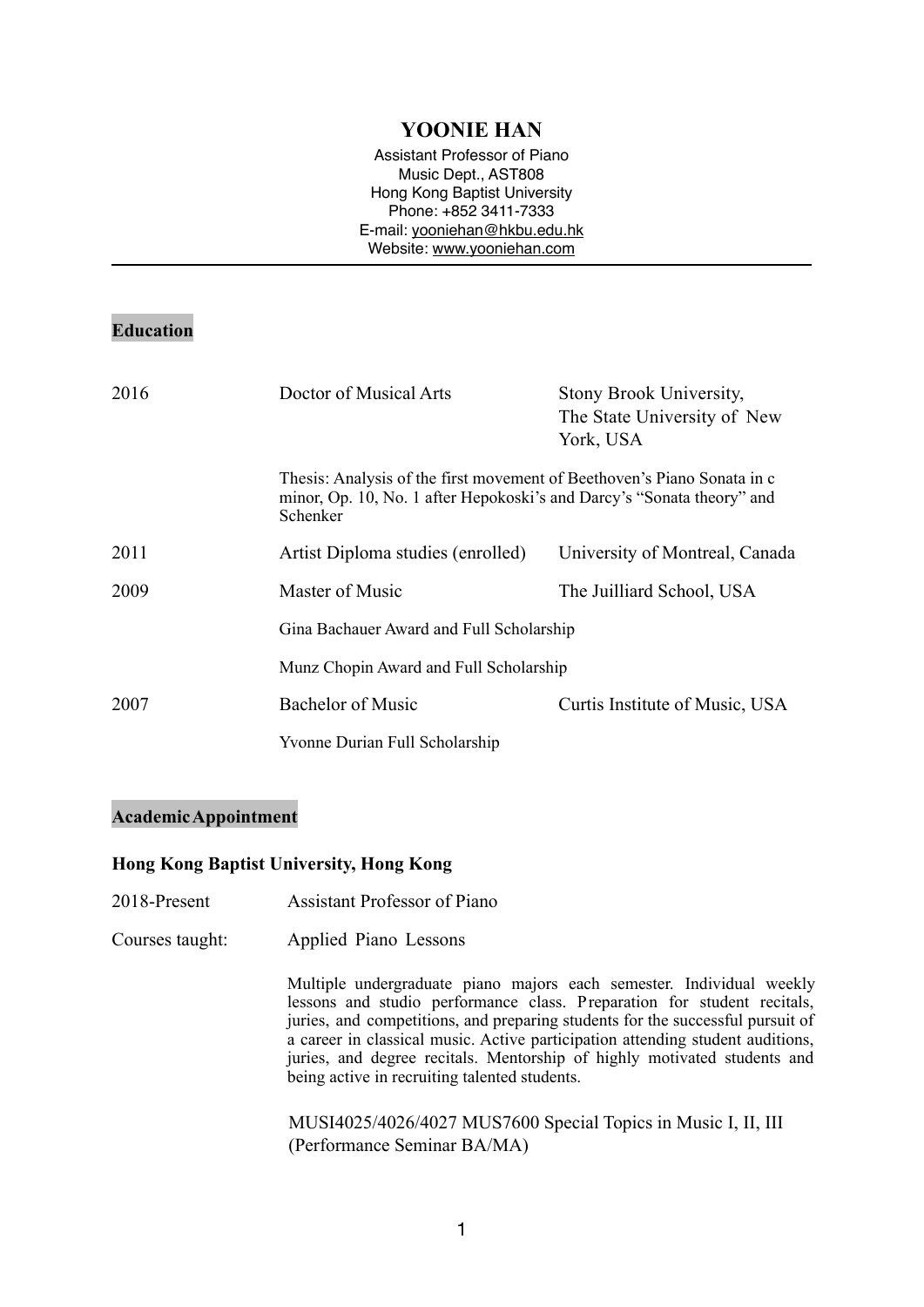Teaching students how to gain comprehensive knowledge of the classical music literature. Teaching to examine the different styles of each period, recognize representative works, and demonstrate their accumulated knowledge of the classical music literature. Style and performance practice, score analysis, expression, technique, and the art of listening and evaluating. Topics include the lives of the composers with an emphasis on being familiar with their distinctive styles and most significant compositions. MUS7600 is open to all instrumentalists.

#### MUS7350 Piano Pedagogy

Providing a variety of tools to develop students' professional teaching skills and prepare students to be a successful music teacher. Preparing students for a fulfilling career in piano teaching and focus on modern pedagogical concepts of piano teaching and performance. Prospective piano teachers will be introduced to various methods of teaching core concepts in the areas of piano technique, the production of piano sounds both percussive and lyric, the fundamentals of piano pedalling, practice techniques, memorization techniques, the management of performance anxiety, and effective utilisation of parental support.

### MUS7530 Keyboard Literature

A survey course for piano students. Five centuries of keyboard literature, including the Baroque, Classical, Romantic, Impressionism, and Twentieth century. Course content includes stylistic differences in representative piano works of primate composers, analysis of forms, genres, style, and the philosophical and sociological factors that motivate composers of keyboard music.

### GDAR1056 General Music Education

(Music of Our Lives: Understanding and Enjoying the Musical Arts)

Guide students becoming educated and active music listeners of Western and Asian music representative of a wide range of music literature primarily from 1700 to the present. The course emphasizes the development of an understanding of musical characteristics and artistic elements reflective of the music of Asia, Europe, and the Americas. Students will gain insights into the place and role of music in diverse cultural and historical contexts.

#### Supervisor to senior students' Honours Projects

i. The literary influence of Jean Paul's Die Flegeljahre on Robert Schumann's Carnaval, Op. 9

ii. The interpretation & analysis of Beethovens's Piano Sonata, Op. 109

iii. The analysis on Beethoven's Pastoral Sonata

iv. Images in Debussy's Preludes: How Debussy implies images in his preludes and how should a performer execute the images/ideas of his music iv. Investigating the Romanticism in Rachmaninoff's music.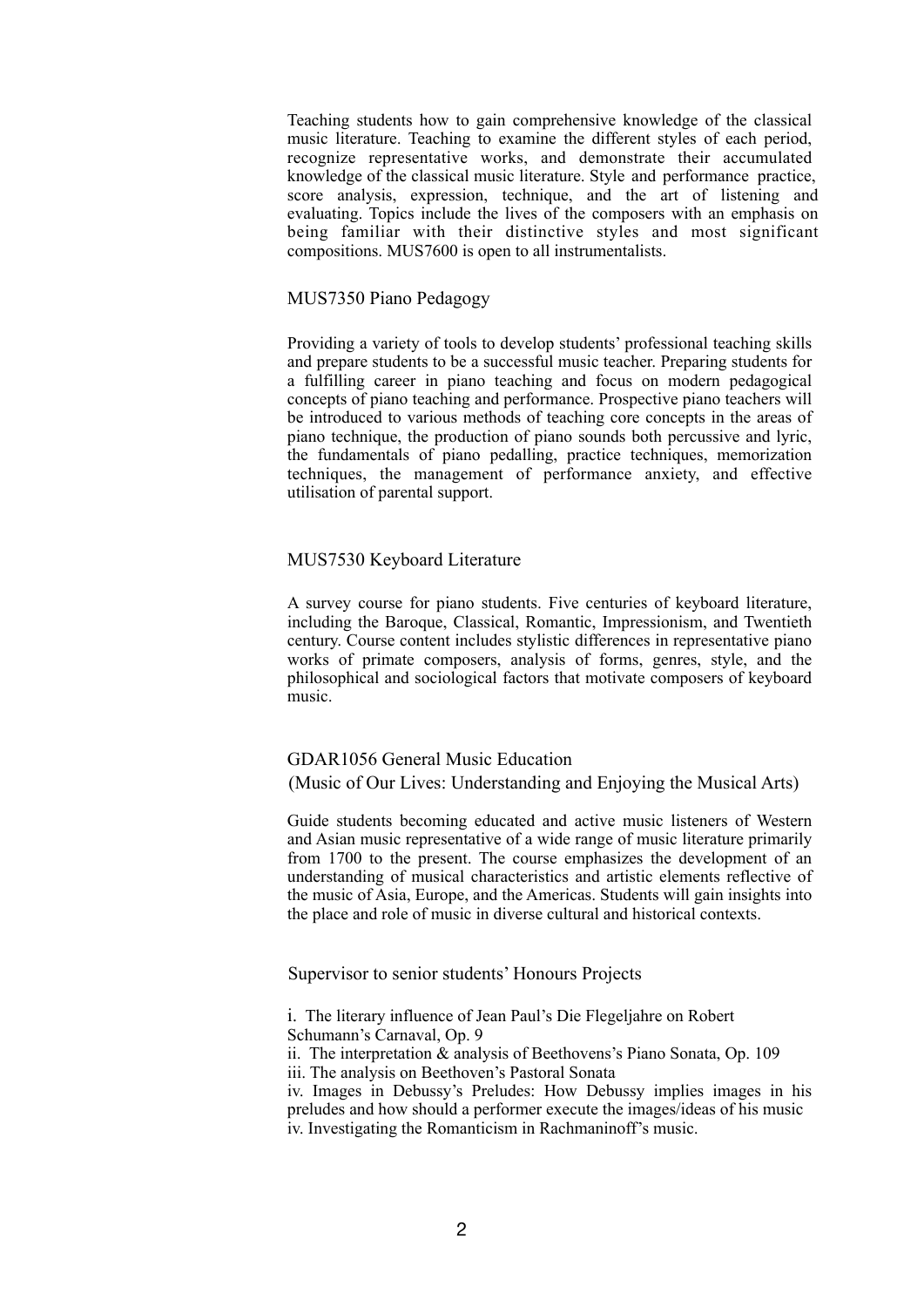# Committee, Supervision

| 2019-Present | <b>BA Admission Committee</b>                  |
|--------------|------------------------------------------------|
| 2018-Present | <b>BA Music Programme Management Committee</b> |
|              | Mentorship to Bachelor of Arts students        |
|              | <b>BA Final Exam Jury Panel</b>                |
|              | BA, MA Entrance Audition Jury Panel            |
| 2018-Present | Arts Faculty Newsletter Editorial Committee    |

# **Bilkent University, Turkey**

| 2017-2018                                              | <b>External Artistic Events Coordinator</b>                                                                                                                     |
|--------------------------------------------------------|-----------------------------------------------------------------------------------------------------------------------------------------------------------------|
| Responsibility                                         | Initiating interest in developing the Erasmus Program (European Student/<br>Faculty Exchange Program).                                                          |
|                                                        | Serving as the primary coordinator for organising and monitoring external<br>artistic events.                                                                   |
|                                                        | Coordinating and monitoring weekly Chamber music concerts at the<br>University Library. Communicating with groups and their coaches, and<br>reviewing programs. |
| 2015-2018                                              | Assistant Professor of Piano and Chamber Music                                                                                                                  |
| 2015-2018                                              | Keyboard Literature                                                                                                                                             |
| 2015-2018                                              | <b>Auxiliary Piano</b>                                                                                                                                          |
| 2015-2018                                              | Chamber Music Coach                                                                                                                                             |
| 2015-2018                                              | Career Development Seminar                                                                                                                                      |
| Lambda School of Music and Fine Arts, Montreal, Canada |                                                                                                                                                                 |

2010-2011 Lecturer of Piano

# **The State University of New York, Stony Brook, New York**

2009-2010 Teaching Assistant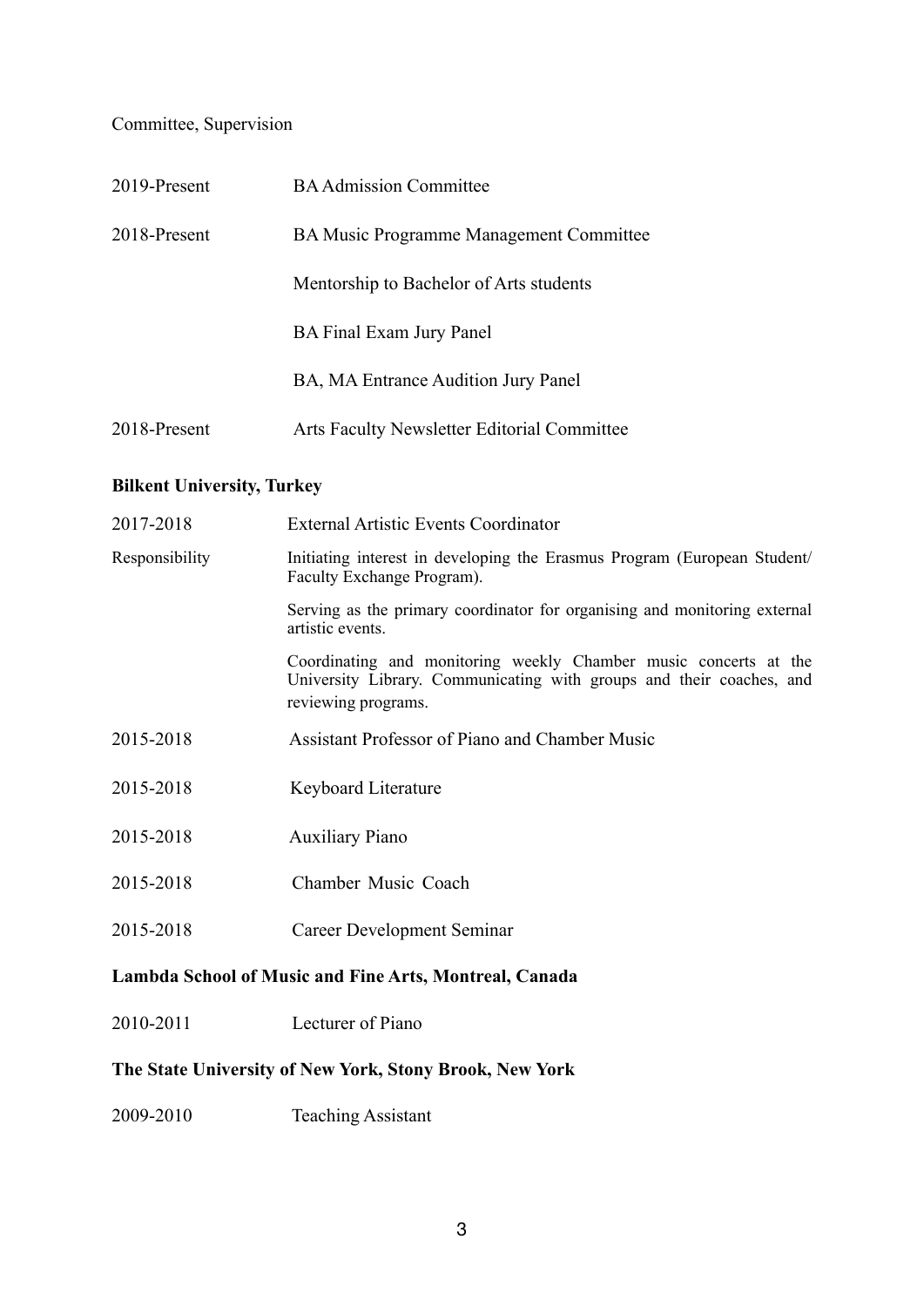## **Professional Appointment**

## **Space International Music Festival**

2020-Present Regional Artistic Director

## **Steinway & Sons Award in the Middle East**

2018-Present Founder, Jury President

### **Istanbul International Piano Festival, Turkey** (previously Bilkent Piano Festival)

2018-Present Founder, Artistic Director

Promoting and publicizing the festival internationally. Developing the festival programming in keeping with its mission and budget, coordinating the management of marketing, operations, and logistics.

Executing artistic programming to enhance the festival's reputation for artistic success for the future. Building a positive relationship with the press and media.

Managing the behind the scenes of the festival by working with university, community, sponsors, and staff. Building relationships sponsors.

#### **Visiting Professor in Music Festivals :**

| 2020 | Lunigiana International Online Music Festival, Italy |
|------|------------------------------------------------------|
| 2019 | Lunigiana International Music Festival, Italy        |
| 2019 | Music Fest Perugia, Italy                            |
| 2019 | Shanghai FaceArt International Music Festival, China |
| 2018 | Istanbul International Piano Festival, Turkey        |
| 2017 | Amica International Piano Festival, Italy            |
| 2016 | New York University Piano Summer Intensive, USA      |
| 2016 | Amalfi International Music Festival, Italy           |

## **Scholarly/Creative/Professional Work**

## **I. CDs & Spirio Recordings**

Sep 2020 Han, Y. Hollywood Romance: Compact disc (70 min) with liner notes. Universal Music Group, 2020 (DU42217)

Two piano transcriptions by Y. Han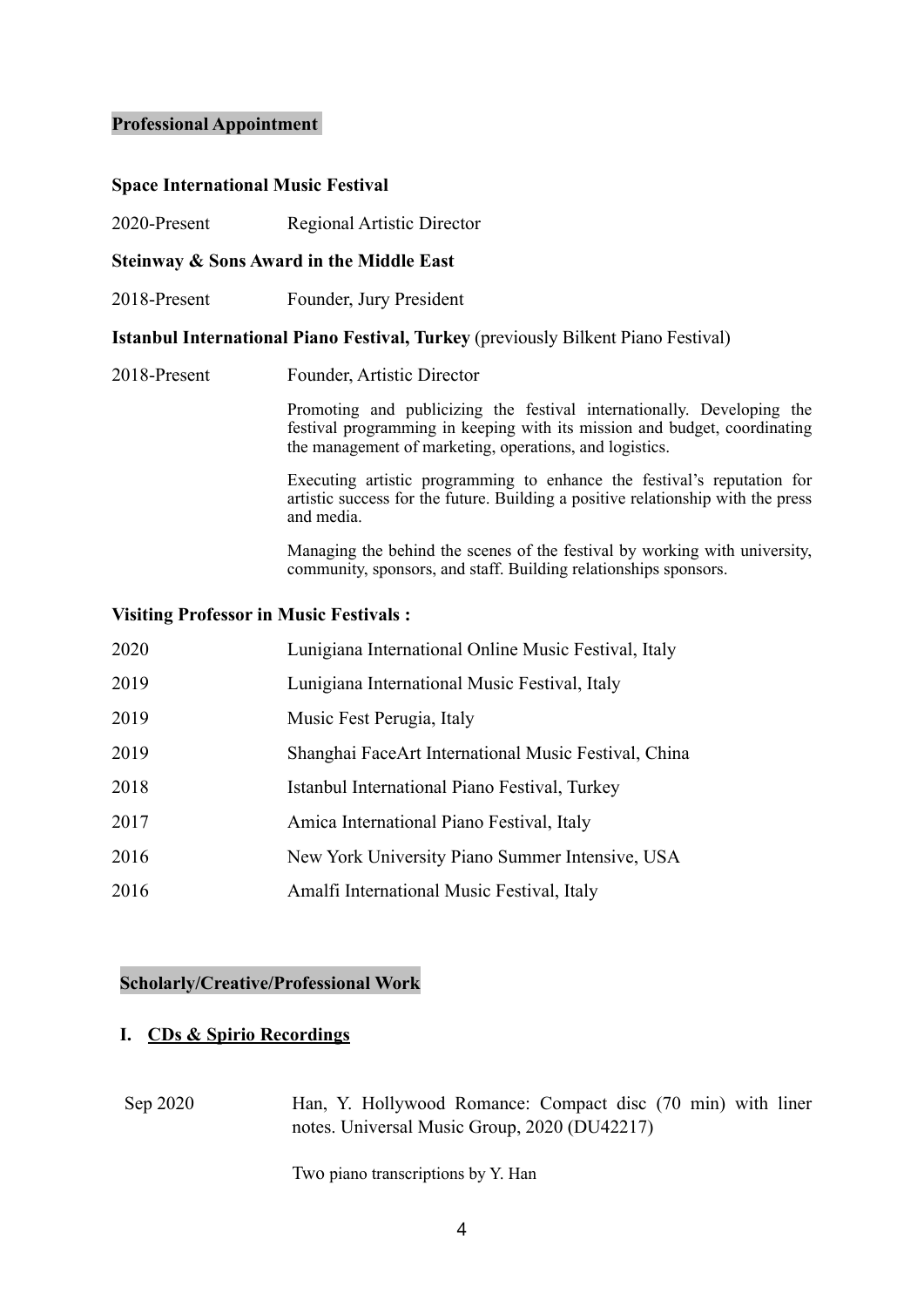#### Inner notes by Y. Han

An album of classical piano pieces that have been featured in the soundtracks of major motion pictures. From the earliest days of the movie industry, through the Golden Age of Hollywood, to today's international film scene, music by the great classical composers has always been an essential component of cinematic success. The album features 13 tracks that were originally written (or transcribed) for piano and then featured in some of the most beloved Hollywood movies ever released. Rachmaninoff and Gershwin from the program are transcribed by Y. Han.

Apr 2019 Han, Y. Reynaldo Hahn: Le Rossignol Eperdu: Poèmes pour Piano. Double Compact disc (120 min) with liner notes. Steinway & Sons, 2019 (SS30108)

> The album is the only the 3rd complete recording, in the history of the recording industry, of Hahn's *Le Rossignol Eperdu (Bewildered Nightingale): Poèmes pour Piano.* A set of 53 short piano pieces: Première Suite, Orient, Carnet de voyage, and Versailles. The collection can also be seen as a travel journal kept by a sensitive and sentimental melancholic. 'Bewildering' certainly describes the range of poets, paintings, and places that inspired Hahn, as well as the sheer variety of these 'Poèmes pour Piano'. The CD, a rare collection of complete *Le Rossignol Eperdu*  illustrates Hahn's unique musical style is a deft amalgam of other French composers; Massenet, Fauré, Mompou, and Debussy.

> It is the only few albums recording with Steinway's innovative Spirio technology: uses laser technology to record the velocity of the hammers striking the strings.

July 2019 Gloriosa Piano Trio. LeFrak, Piazzolla, Saint-Saens, Wiprud: Piano Trios. Compact disc (52 min) with liner notes. Centaur Records, 2019 (CRC3744)

> World Premiere recording of commissioned pieces: *Gloriosa*, LeFrak., *Vinea Gloriosa*, Wiprud. Inner notes by Y. Han

The Gloriosa Trio is named after the flower, Lily, and the works on this album are original compositions and commissioned compositions by Y. Han. The commissioned two works translate the organic beauty of the flower into the music, and are markedly different interpretations of their floral subject. The 3 movements of LeFrak's *Gloriosa* captures the life cycle of a flower; *I. Life, II. Dormancy, III. Rebirth*, and Wiprud's *Vinea Gloriosa* describes the improbable Lily that grows in wild profusion in tropical climes.

Nov 2017 Anderson & Roe Piano Duo., Deveau, D., Farkas, G., **Han,Y.**  Compact disc with liner notes. Liszt on Steinway, Steinway & Sons, 2017 (SS008)

> The disc features Han's recording of Liszt's transcription of Wagner's *Liebestod* and Schubert's Lieder.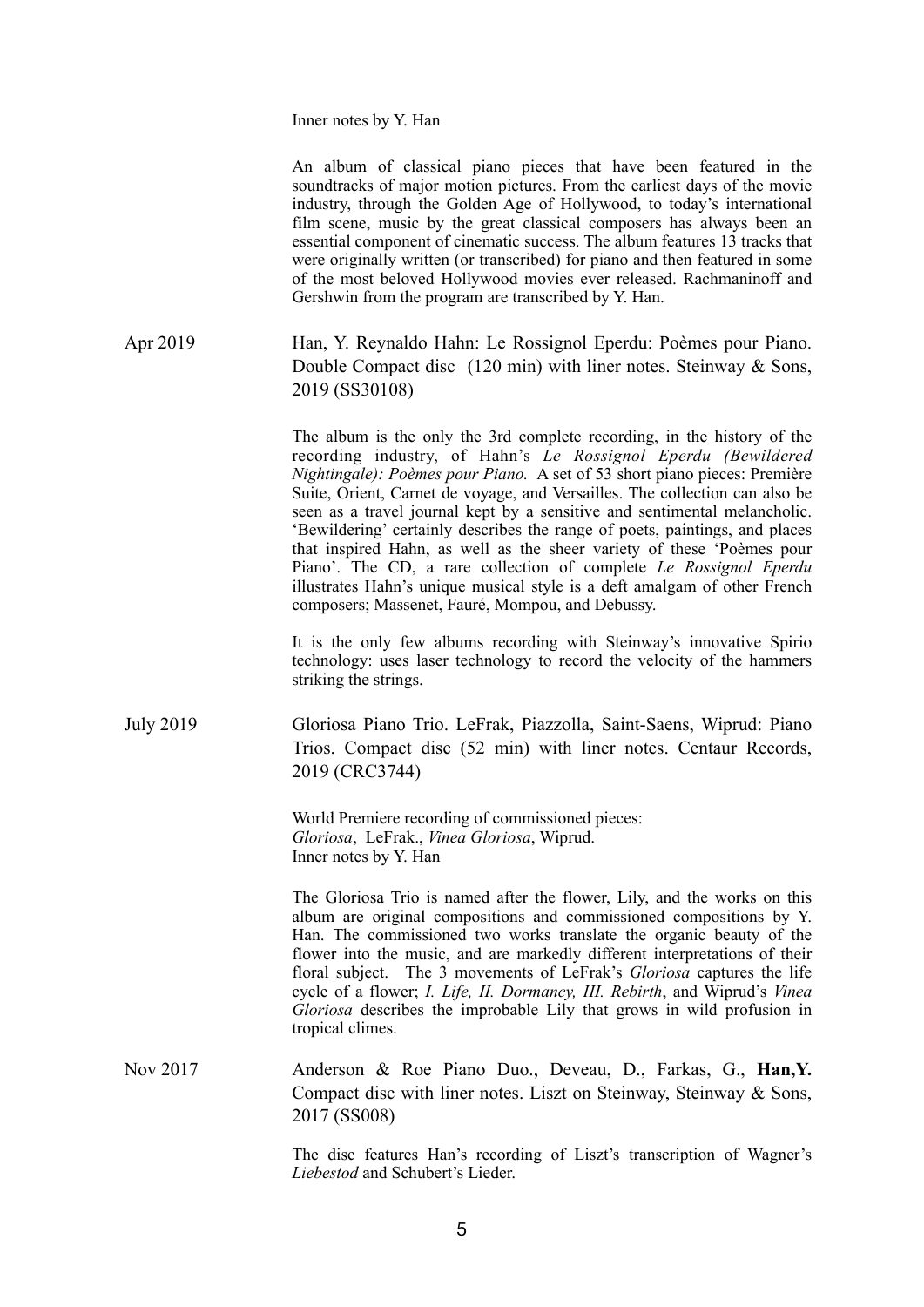| Aug 2017         | Anderson & Roe Piano Duo., Han, Y., Khristenko, S., Lin, J., Lu, S.,<br>Perez, V., Rangell, A. Compact disc with liner notes. Steinway Piano<br>Chillout, Steinway & Sons, 2017 (SS001)                                                                                                                                                                                                                       |
|------------------|---------------------------------------------------------------------------------------------------------------------------------------------------------------------------------------------------------------------------------------------------------------------------------------------------------------------------------------------------------------------------------------------------------------|
|                  | The disc features Han's recording of Liszt's transcriptions of Schubert's<br>Lieder, and Friedman's transcription of Gluck's Orfeo and Euridice.                                                                                                                                                                                                                                                              |
| <b>July 2017</b> | <b>Han, Y.</b> , Lin, J., Paremski, N. Prokofiev on a Steinway. Compact disc<br>with liner notes. Steinway $& Sons, 2017 (SS009)$                                                                                                                                                                                                                                                                             |
|                  | The disc features Han's recording of Prokofiev's Romeo and Juliet.                                                                                                                                                                                                                                                                                                                                            |
| Feb 2017         | Han, Y. Granados: Goyescas. Compact disc with liner notes.<br>Steinway & Sons, 2017 (30067)                                                                                                                                                                                                                                                                                                                   |
|                  | To remark the composer Granados's 100 year of his death, the complete<br>Goyescas was recorded by Steinway records. Inspired by the art of<br>eighteenth century painter Francisco Goya, Goyescas is a masterpiece of<br>the composer.                                                                                                                                                                        |
| Feb 2014         | Han, Y. Love and Longing. Compact disc with liner notes. Steinway<br>& Sons, 2014 (30030)                                                                                                                                                                                                                                                                                                                     |
|                  | The 13-track recording includes works by Late Romantic Era composers as<br>Liszt's transcriptions of Schubert's lieder, Granados' Goyescas, Prokofiev's<br>Romeo and Juliet, and Liszt's transcription of Wagner's Libestod as well as<br>the world premiere recording of a new piece written for Han by composer<br>Theodore Wiprud titled El Jaleo. which is inpired by John Singer Sargent's<br>paintings. |
|                  | WQXR Album of the Week<br>Classical Billboard Top Chart 20                                                                                                                                                                                                                                                                                                                                                    |
| May 2013         | Han, Y. Albeniz, Bach-Busoni, Haydn, Granados, Liszt: Piano<br>Works. Compact disc with liner notes. Concert Artists Guild, 2013<br>(VEC105)                                                                                                                                                                                                                                                                  |
|                  | This debut disc contains Godowski's transcription of Albeniz's Tango,<br>Busoni's transcription of Bach's Chaconne, Haydn's English Sonata, and<br>Liszt's La Campanella.                                                                                                                                                                                                                                     |
| 2013-Present     | Steinway Spirio Catalogue Recordings (see attached catalogue)                                                                                                                                                                                                                                                                                                                                                 |
|                  |                                                                                                                                                                                                                                                                                                                                                                                                               |

# **II. Concerts**

# **A. Solo recitals/Chamber music concerts**

Feb 27, 2020 Solo recital, California State University, Northridge, USA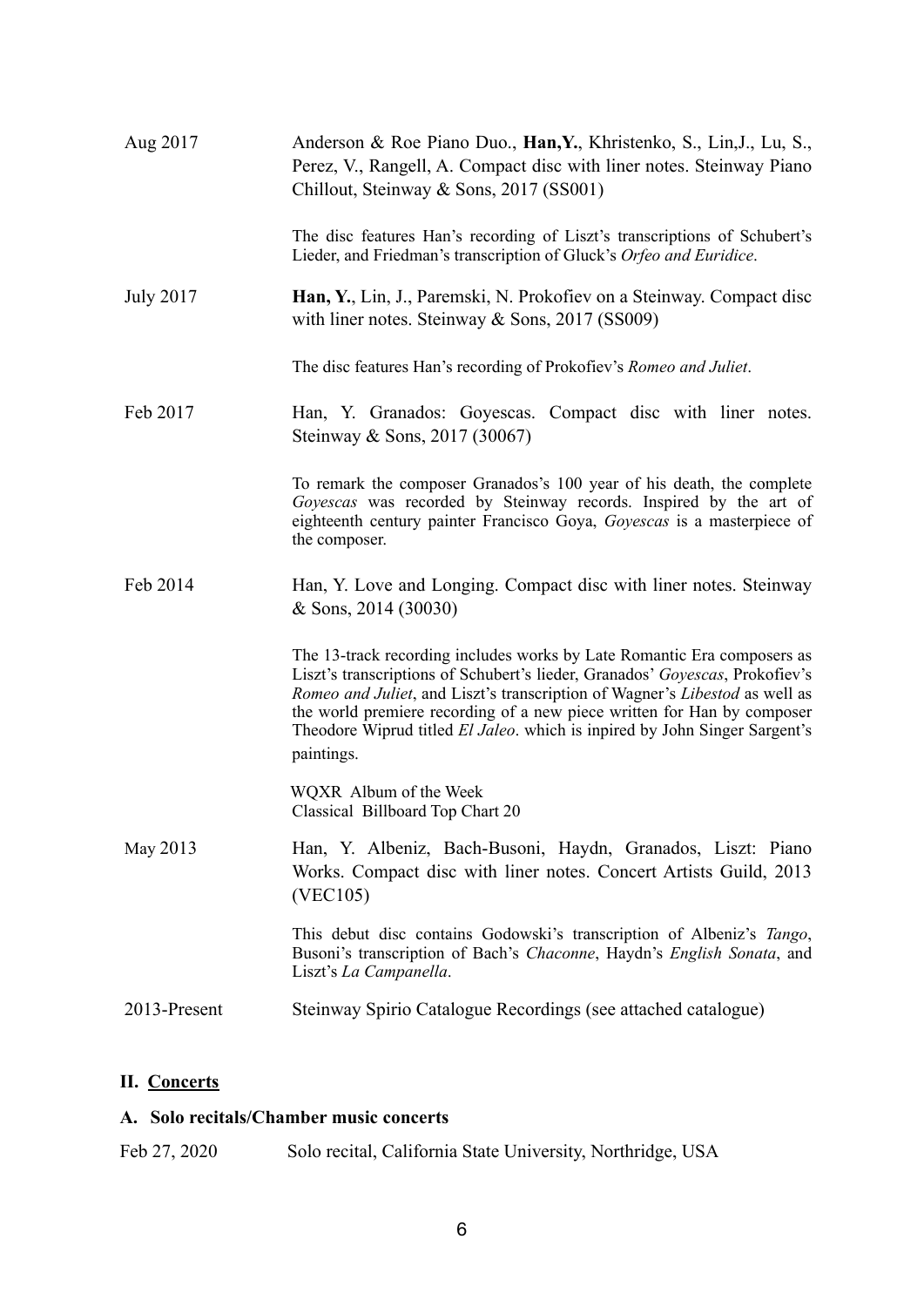|              | Solo piano performance of Beethoven (rearranged by Y. Han), Hahn, Saint-<br>Saens, Godowsky's solo piano works.                                                                                                     |
|--------------|---------------------------------------------------------------------------------------------------------------------------------------------------------------------------------------------------------------------|
| Feb 25, 2020 | Solo recital, Noontime Concert, California, USA                                                                                                                                                                     |
|              | Solo piano performance of Beethoven (rearranged by Y. Han), Hahn, Saint-<br>Saens, Godowsky's solo piano works.                                                                                                     |
| Jan 14, 2020 | Chamber music concert, Korean Cultural Center, Hong Kong                                                                                                                                                            |
|              | Chamber music performance (70 min) of Brahms and Shostakovich Cello<br>Sonatas with Siwon Park (HK Sinfonietta player).                                                                                             |
| Nov 5, 2019  | Chamber music concert, Hong Kong Sinfonietta, Hong Kong                                                                                                                                                             |
|              | Chamber music performance (30 min) of Shostakovich Piano Trio Op. 8<br>with Minyu Yang and Chang Pei-Chieh (HK Sinfonietta players).                                                                                |
| Nov 4, 2019  | Solo recital, Chinese University of HK, Hong Kong                                                                                                                                                                   |
|              | Solo piano performance (45 min) of Hahn, Saint-Saens, Godowsky's solo<br>piano works.                                                                                                                               |
| Oct 27, 2019 | Solo recital, Steinway Hall Beijing, China                                                                                                                                                                          |
|              | Solo piano performance (90 min) of Beethoven (rearranged by Y. Han),<br>Hahn, Saint-Saens, Godowsky's solo piano works at the opening concert of<br>Beijing's new Steinway Hall.                                    |
| Oct 26, 2019 | Solo recital, Steinway Hall Beijing, China                                                                                                                                                                          |
|              | Solo piano performance (90 min) of Beethoven (rearranged by Y. Han),<br>Hahn, Saint-Saens, Godowsky's solo piano works.                                                                                             |
| Oct 20, 2019 | Chamber music concert, The Harvard Club of NYC, New York, USA                                                                                                                                                       |
|              | Solo and chamber music performance (90 min) of Faure Piano Trio Op.<br>120 and transcriptions of Sicilienne, Pavane, and Après un rêve (rearranged<br>by Y. Han) with Gloriosa Piano Trio.                          |
| Oct 19, 2019 | Solo recital, Steinway Hall, Connecticut, USA<br>Solo piano performance (90 min) of Chopin, Hahn, Saint-Saens,<br>Godowsky's solo piano works.                                                                      |
| Oct 18, 2019 | Solo recital, The Parrish Museum of Arts, New York, USA                                                                                                                                                             |
|              | Solo piano performance of Beethoven (rearranged by Y. Han), Hahn, Saint-<br>Saens, Godowsky's solo piano works.                                                                                                     |
| Oct 16, 2019 | Chamber music concert, The Morgan Library & Museum, New York,<br><b>USA</b>                                                                                                                                         |
|              | Solo piano performance (20 min) of commissioned three piano pieces; El<br>Jaleo (2013), Fumée d'Amber Gris (2016), and Lady Macbeth (2017),<br>inspired by an American painter, Sargent, written by Wiprud. Chamber |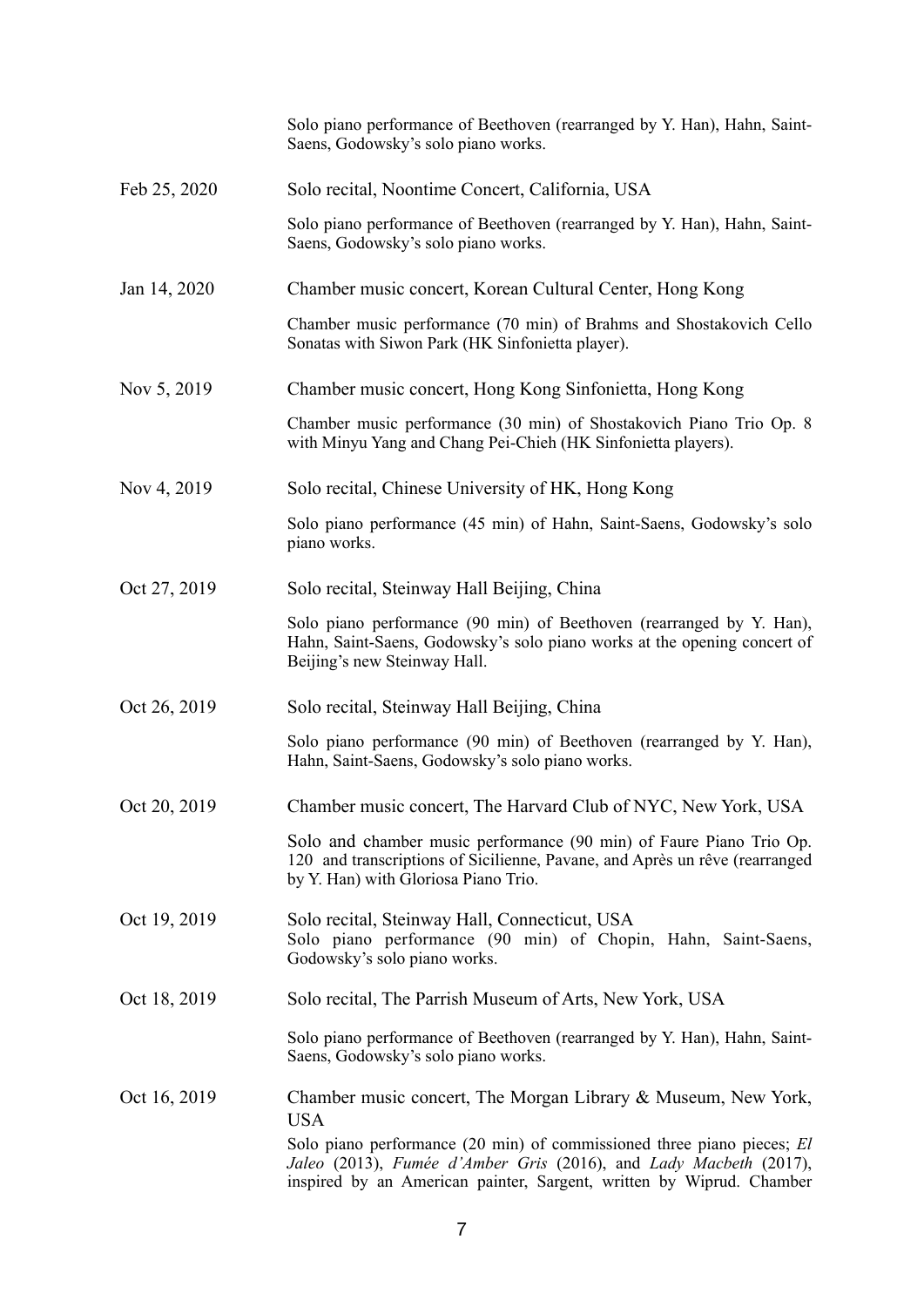music performance (50 min) of Faure *Piano Trio Op. 120*, and premiered Y. Han's transcriptions of Faure's *Sicilienne*, *Pavane*, and *Après un rêve* with Gloriosa Piano Trio. Demonstrating how art forms illuminate one another and featuring the images of works by Fauré's portraits to be projected over the stage as an art historian offers commentaries and identifies characteristics that can be heard translated into music. The concert took a place at the Morgan Library in New York City where the original artworks of John Singer Sargent and Gabriele Faure were presented during the special exhibition of Musical Portraits. Oct 11, 2019 Solo recital, California State University, Sacramento, USA Solo piano performance (90 min) of Beethoven (rearranged by Y. Han), Hahn, Saint-Saens, Godowsky's solo piano works. Oct 10, 2019 Solo recital, Washington County High School Theater, Georgia, USA Solo piano performance (90 min) of Beethoven (rearranged by Y. Han), Hahn, Saint-Saens, Godowsky's solo piano works. Oct 9, 2019 Solo recital, Emory University, Georgia, USA Solo piano performance (90 min) of Beethoven (rearranged by Y. Han), Hahn, Saint-Saens, Godowsky's solo piano works. Oct 8, 2019 Solo recital, Georgia South Western State University, Georgia, USA Solo piano performance (90 min) of Beethoven (rearranged by Y. Han), Hahn, Saint-Saens, Godowsky's solo piano works. Oct 7, 2019 Solo recital, Oxford College, Georgia, USA Solo piano performance (90 min) of Beethoven (rearranged by Y. Han), Hahn, Saint-Saens, Godowsky's solo piano works. Oct 6, 2019 Solo recital, Stars of Steinway, Idaho, USA Solo piano performance (90 min) of Beethoven (rearranged by Y. Han), Hahn, Saint-Saens, Godowsky's solo piano works. Oct 4, 2019 Solo recital, Downtown Piano Works, Maryland, USA Solo piano performance (90 min) of Beethoven (rearranged by Y. Han), Hahn, Saint-Saens, Godowsky's solo piano works. July 18, 2019 Solo recital, Lunigiana International Music Festival, Italy Solo piano Performance (30 min) of Gluck, Hahn, Granados, Debussy's solo piano Works July 10, 2019 Solo recital and lecture, Shanghai FaceArt Institute of Music, China Solo piano performance (15 min) of Granados' solo piano Work. Lecture (90 min) on "Spanish Keyboard music: *Goyescas* by Granados" followed by a performance of the sociopolitical keyboard composition of the 20th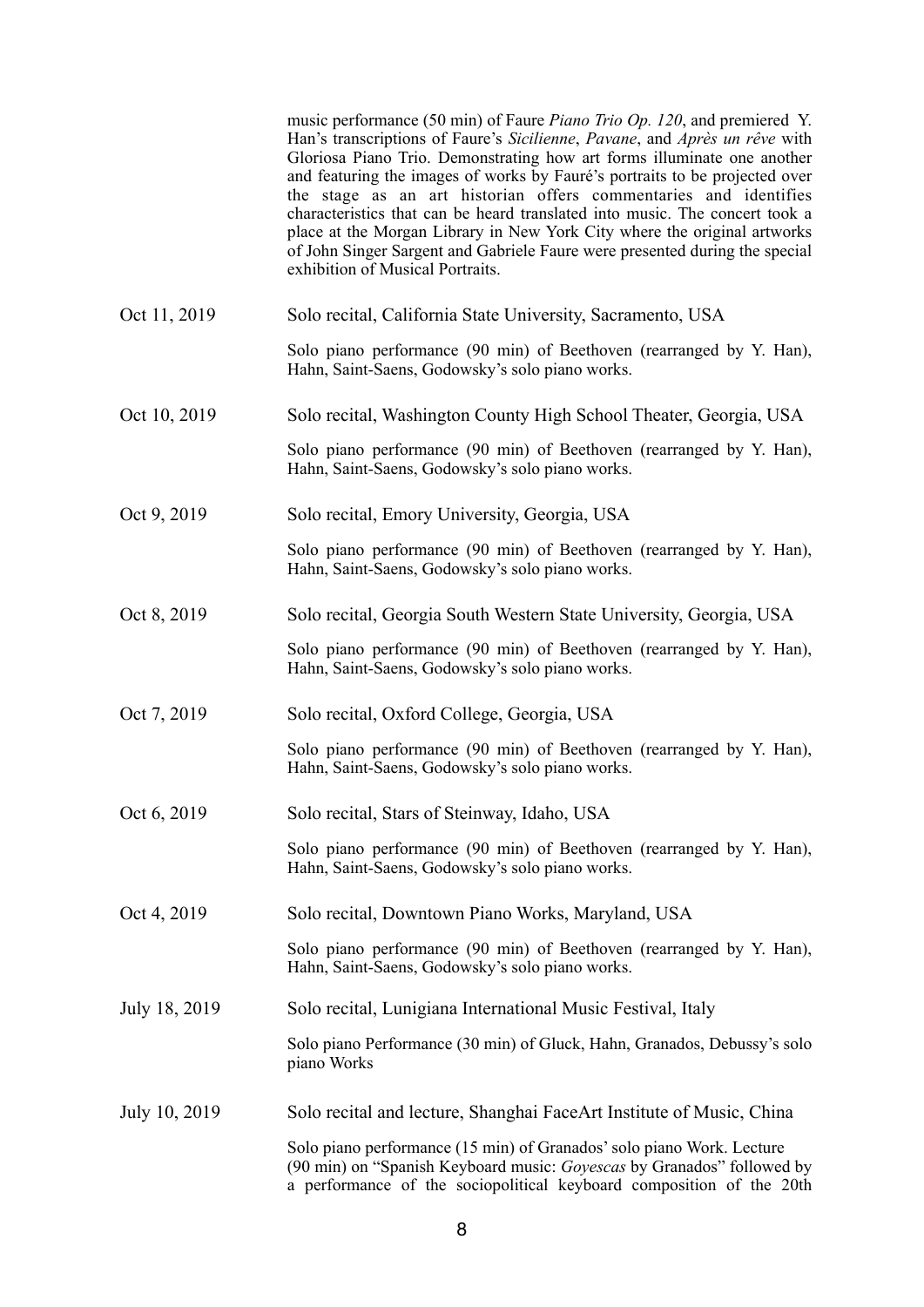|              | Century in Spain, Goyescas. The lecture contents include the interaction<br>between social classes, social culture environments, domination, hierarchy,<br>jealousies, and rivalries in music. Explain about the incarnation of the<br>dispute between the lowers and upper classes struggle in composer<br>Granados' time in Spain.                                                                                                                                    |
|--------------|-------------------------------------------------------------------------------------------------------------------------------------------------------------------------------------------------------------------------------------------------------------------------------------------------------------------------------------------------------------------------------------------------------------------------------------------------------------------------|
| May 17, 2019 | Solo recital and Spirio demonstration, Steinway Haus, Hong Kong                                                                                                                                                                                                                                                                                                                                                                                                         |
|              | Solo piano performance (60 min) of Gluck, Hahn, Granados, Debussy's<br>Solo Piano Works.                                                                                                                                                                                                                                                                                                                                                                                |
| May 7, 2019  | Solo recital, Le French May Arts Festival, Korean Cultural Center,<br>Hong Kong                                                                                                                                                                                                                                                                                                                                                                                         |
|              | Solo piano performance (90 min) of Gluck, Hahn, Granados, Debussy's solo<br>Piano Works at the Korean Cultural Center of Hong Kong presented by Le<br>French May Arts Festival: the largest cultural event in Asia. The concert was<br>the first instrumental recital presented at the Korean Cultural Center of HK.<br>Supported by Steinway & Sons, and the Korean Embassy of HK, the recital<br>was also the Asian premiere of Le Rossignol Eperdu by Reynaldo Hahn. |
| Apr 30, 2019 | Chamber music concert, Hong Kong Sinfonietta lunch time concert<br>series, Hong Kong                                                                                                                                                                                                                                                                                                                                                                                    |
|              | Chamber music performance (35 min) of Brahms Piano Trio Op. 87 with<br>Siwon Park, Minyu Yang (Hong Kong Sinfonietta players).                                                                                                                                                                                                                                                                                                                                          |
| Apr 24, 2019 | Solo recital, Bangkok Grace International School, Bangkok, Thailand                                                                                                                                                                                                                                                                                                                                                                                                     |
|              | Solo piano performance (90 min) of Gluck, Hahn, Granados, Debussy's solo<br>piano works.                                                                                                                                                                                                                                                                                                                                                                                |
| Apr 23, 2019 | Solo recital, Siam Auditorium, Yamaha Ratchadapisek Music School,<br>Bangkok, Thailand                                                                                                                                                                                                                                                                                                                                                                                  |
|              | Solo piano performance (90 min) of Gluck, Hahn, Granados, Debussy's solo<br>piano Works.                                                                                                                                                                                                                                                                                                                                                                                |
| Apr 13, 2019 | Solo recital, Charles Avery Fisher's Salon Concert Series in New<br>York, USA<br>CD release recital (120 min) of complete Le Rossignol Eperdu.                                                                                                                                                                                                                                                                                                                          |
| Apr 12, 2019 | Solo recital, Harvard Club of NYC, New York, USA                                                                                                                                                                                                                                                                                                                                                                                                                        |
|              | Solo piano performance (90 min) of Gluck, Hahn, Granados, Debussy's solo<br>piano works.                                                                                                                                                                                                                                                                                                                                                                                |
| Apr 11, 2019 | Solo recital, New Jersey City University, New Jersey, USA                                                                                                                                                                                                                                                                                                                                                                                                               |
|              | Solo piano performance (90 min) of Beethoven's God Saved the Queen,<br>Liszt's La Marseillaise, and Beethoven's 9th Symphony (Ode to Joy);<br>transcribed by Franz Liszt for solo Piano, and rearranged by the performer.                                                                                                                                                                                                                                               |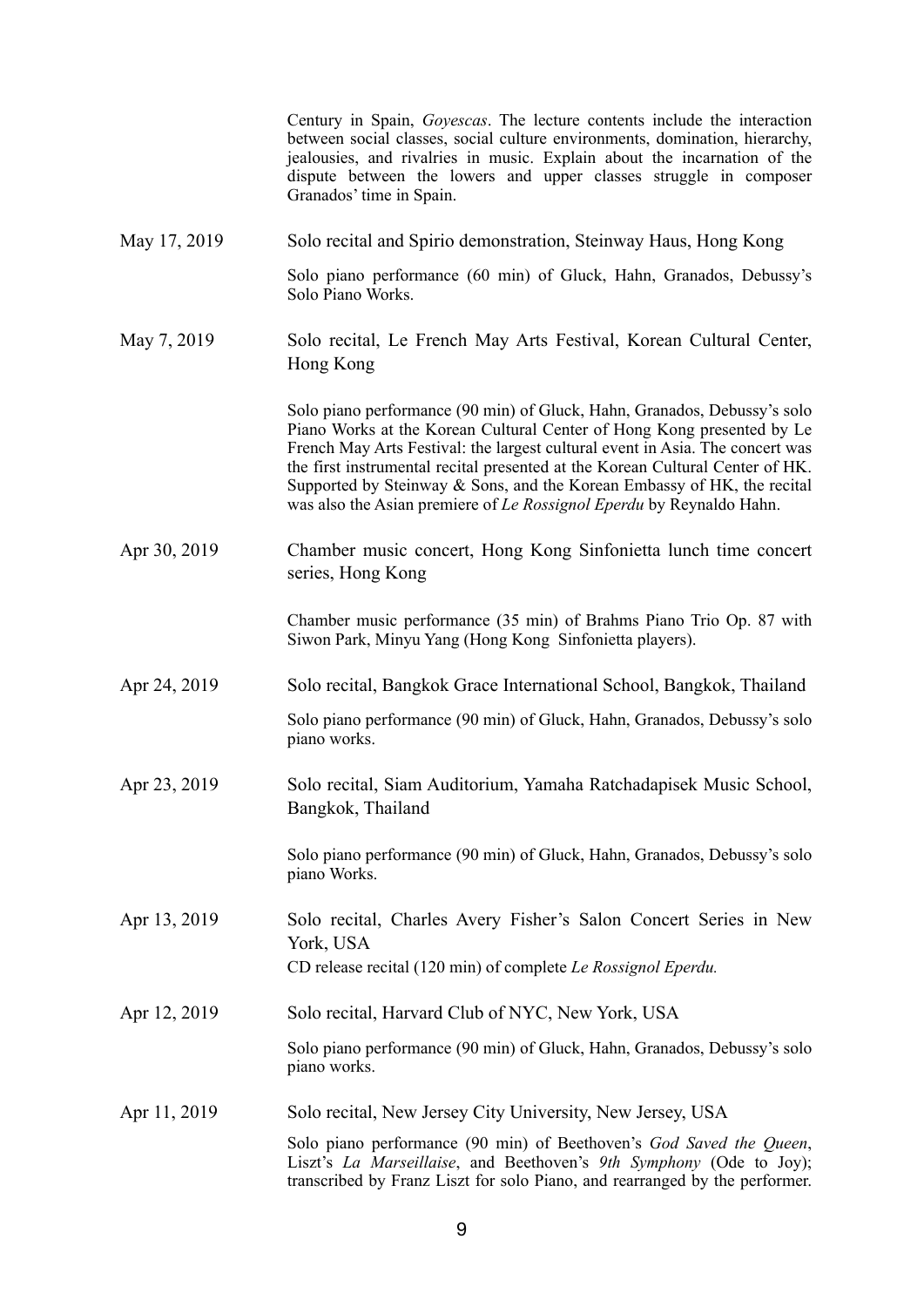This was the premiere performance of the rearrangement. The program involves the performance of a concert illustrating the cross-fertilization of classical music and the European Union's anthem. This research is to create, perform, record, and document a program of piano music that would illustrate, for the professional music community and the general public, the fruitful relationship that has existed for centuries between national anthems and classical music.

Apr 4, 2019 Solo piano performance (Hong Kong Premiere), 21st Century Keyboard Conference, Hong Kong

> Hong Kong premiered Kennedy Wong Visiting Professor George Tsontakis' *Ghost Variations* (17 min) at The Keyboard in the 21st Century Conference, HKBU.

Mar 31, 2019 Chamber music concert, Hong Kong Academy of Theater, Hong Kong

> Chamber music concert (35 min) of Brahms *Piano Quartet* with Richard Bamping (HK Philharmonic Principal Cellist) and fellow HKBU faculty members; Patrick Yim and Born Lau.

Mar 9, 2019 Chamber music concert, Free Space at West Kowloon Cultural District, Hong Kong

> Chamber music concert (30 min) of Kreisler and Chen Yi's music with HKBU faculty member; Patrick Yim to promote Chinese and Western composer's classical Music in West Kowloon district.

- 2018 Gangnam Civic Center Concert Hall, S. Korea
- 2018/17/16/15 The Harvard Club of NYC, New York, USA
- 2017 Presidential Symphony Concert Hall, Ankara, Turkey
- 2017 Steinway Hall, New York
- 2017 Amica Piano Festival, Italy
- 2017 San Giacomo Festival, Italy
- 2017 Korean Embassy, Washington D.C., USA
- 2017 California State University Sacramento, California, USA
- 2017 Kosciuszko House, New York, USA
- 2017 Emory University, Georgia, USA
- 2017 Parrish Arts Museum, New York, USA
- 2016 Rio Grande Theater, New Mexico, USA
- 2016 Western New Mexico University, USA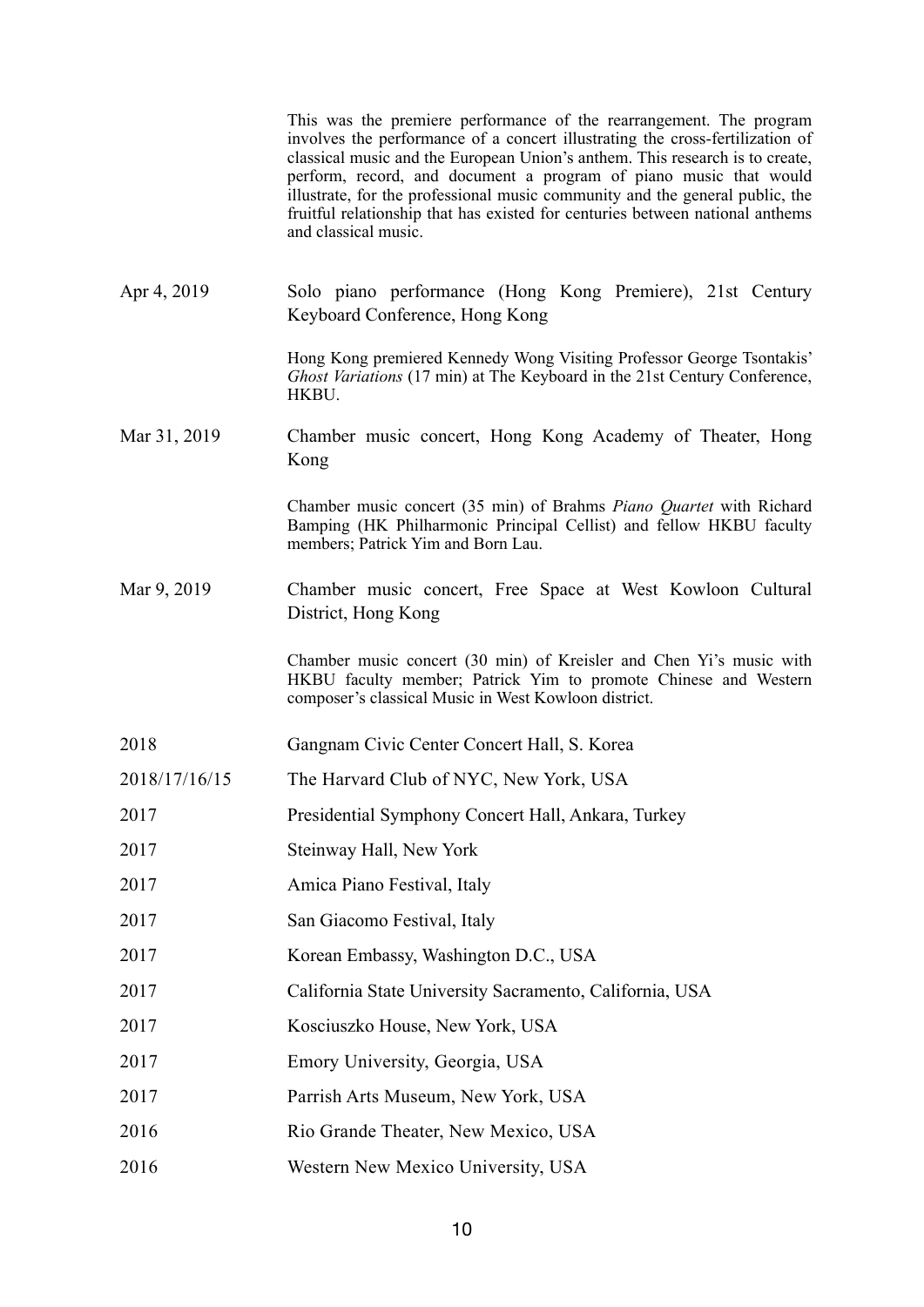| 2016       | American Cancer Society, New York, USA                        |
|------------|---------------------------------------------------------------|
| 2016       | Harvard University, Massachusetts, USA                        |
| 2016       | Boston University, Massachusetts, USA                         |
| 2016       | Amalfi Coast Music Festival, Italy                            |
| 2016       | New Jersey City University, New Jersey, USA                   |
| 2016       | Bilkent Concert Hall, Ankara, Turkey                          |
| 2016       | French Embassy, Washington D.C., USA                          |
| 2016       | Turkish Embassy, Washington D.C., USA                         |
| 2016       | Austrian Embassy, Ankara, Turkey                              |
| 2015       | Piano Forte Foundation, Illinois, USA                         |
| 2015       | Philippines Cancer Society, Manila, Philippines               |
| 2015/14    | Meisel Gallery, New York, USA                                 |
| 2015/14    | German Embassy, Manila, Philippines                           |
| 2014/11/07 | Dame Myra Hess Series, Illinois, USA                          |
| 2014       | The Legal Aid Association, New York, USA                      |
| 2014       | Salk Institute, California, USA                               |
| 2014       | American Friends of London Philharmonic, New York, USA        |
| 2014       | Max Planck Institute, Florida, USA                            |
| 2014       | Flagler Museum of Palm Beach, Florida, USA                    |
| 2014       | University of North Florida, USA                              |
| 2014       | Shorter University, Georgia, USA                              |
| 2013       | Frick Collections, New York, USA                              |
| 2013       | Concertgebouw, Amsterdam, Netherlands                         |
| 2013       | Schouwburg Odeon, Netherlands                                 |
| 2013       | Taqa Theater De Vest, Netherlands                             |
| 2013       | Steinway Hall World Tour (in conjunction with Fulbright       |
|            | Foundation) Hamburg, New York, Munich, Dusseldorf, Frankfurt, |
|            | London, Miami, Boca Raton, San Francisco, and Pasadena        |
| 2012       | Berlin Philharmonie Main Hall, Germany                        |
| 2012       | Hervormde Kerk, Netherlands                                   |
| 2012       | Korean Embassy, Washington D.C., USA                          |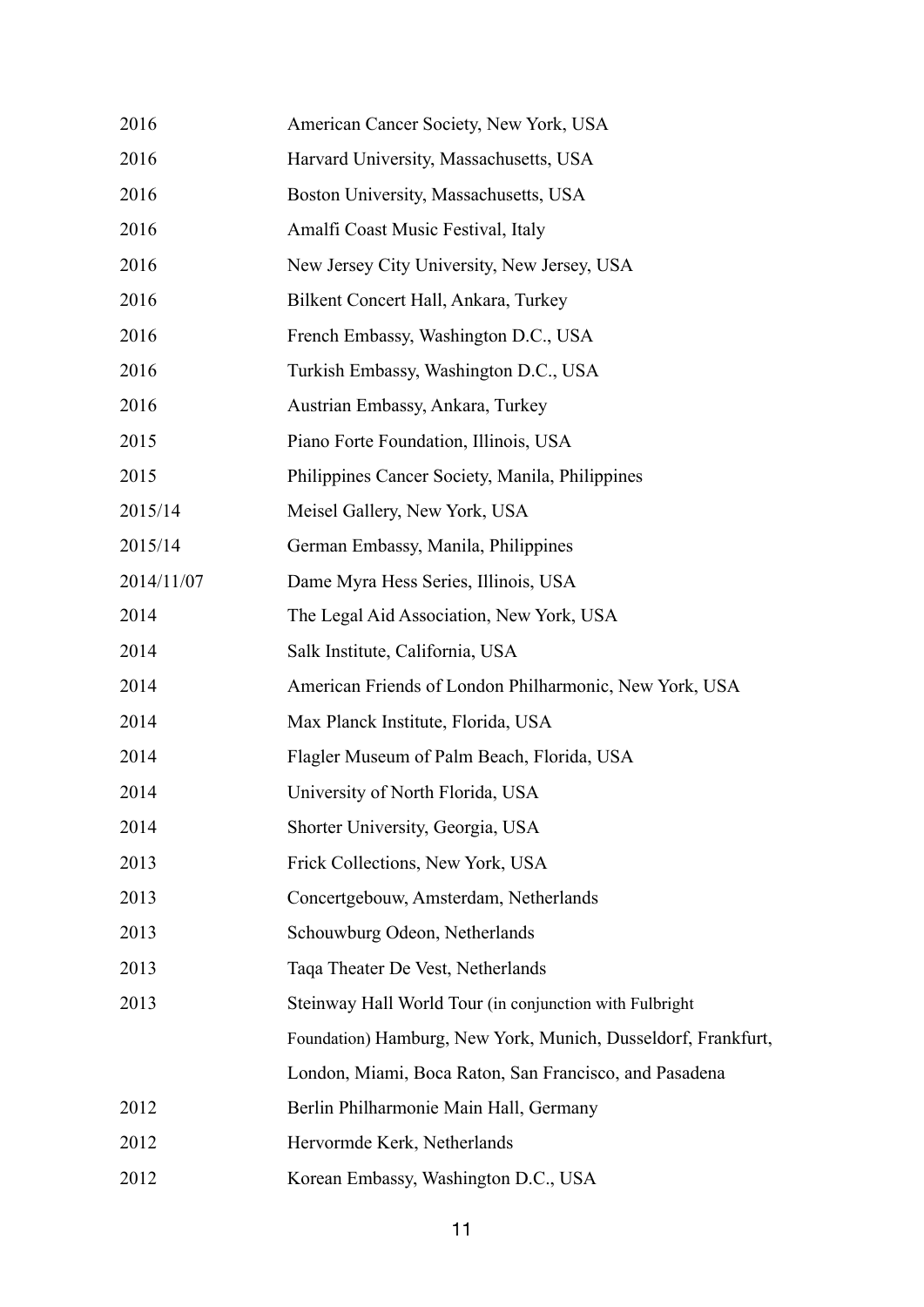| 2012/07 | Phillips Collection, Washington D.C., USA                   |
|---------|-------------------------------------------------------------|
| 2012/11 | Terrace Theater, Kennedy Center, Washington D.C., USA       |
| 2012    | American Friends of London Philharmonic, New York, USA      |
| 2003    | Alice Tully Hall, Lincoln Center, New York, USA             |
| 2011    | American Cancer Society, Journey of Hope Gala, USA          |
| 2011    | Bergamo Festival, Italy                                     |
| 2011    | Walton Center of Arts, Arkansas, USA                        |
| 2011    | Steinway Gallery Verona, Italy                              |
| 2011    | Tanglewood Festival BUTI Artists Series, Massachusetts, USA |
| 2011    | Salle Cortot in Paris, France                               |
| 2011    | Frankfurt Bechstein Gallery, Germany                        |
| 2010    | Alice Tully Hall, Lincoln Center, New York, USA             |
| 2010-16 | Polish Consulate, New York, USA                             |
| 2009    | Aronoff Center, Ohio, USA                                   |
| 2007    | Helsinki Music Centre, Finland                              |
| 2007    | Weill Hall at Carnegie Hall, New York, USA                  |
| 2007    | Finlandia Hall, Finland                                     |
| 2006    | Dudley Recital Hall, University of Houston, Texas, USA      |
| 2006    | Auditorium, University of Florida Gainesville, Florida, USA |
| 2005    | Museum of Modern Arts, Texas, USA                           |
| 2005    | San Rocco Theater, Italy                                    |
| 2003    | Alice Tully Hall, Lincoln Center, New York, USA             |
| 2003    | Villa Vertramka Mozart Museum, Czech Republic               |

# **B. Soloist with orchestra (selected)**

| 2021 | Miami Symphony Orchestra, Miami, USA<br>(LeFrak Summer Piano Concerto, Eduardo Marturet) |
|------|------------------------------------------------------------------------------------------|
| 2021 | Citi Chamber Orchestra, Hong Kong<br>(Beethoven Piano Concerto, Op. 58, TBA)             |
| 2019 | Brunensis Virtuosi Orchestra, Italy                                                      |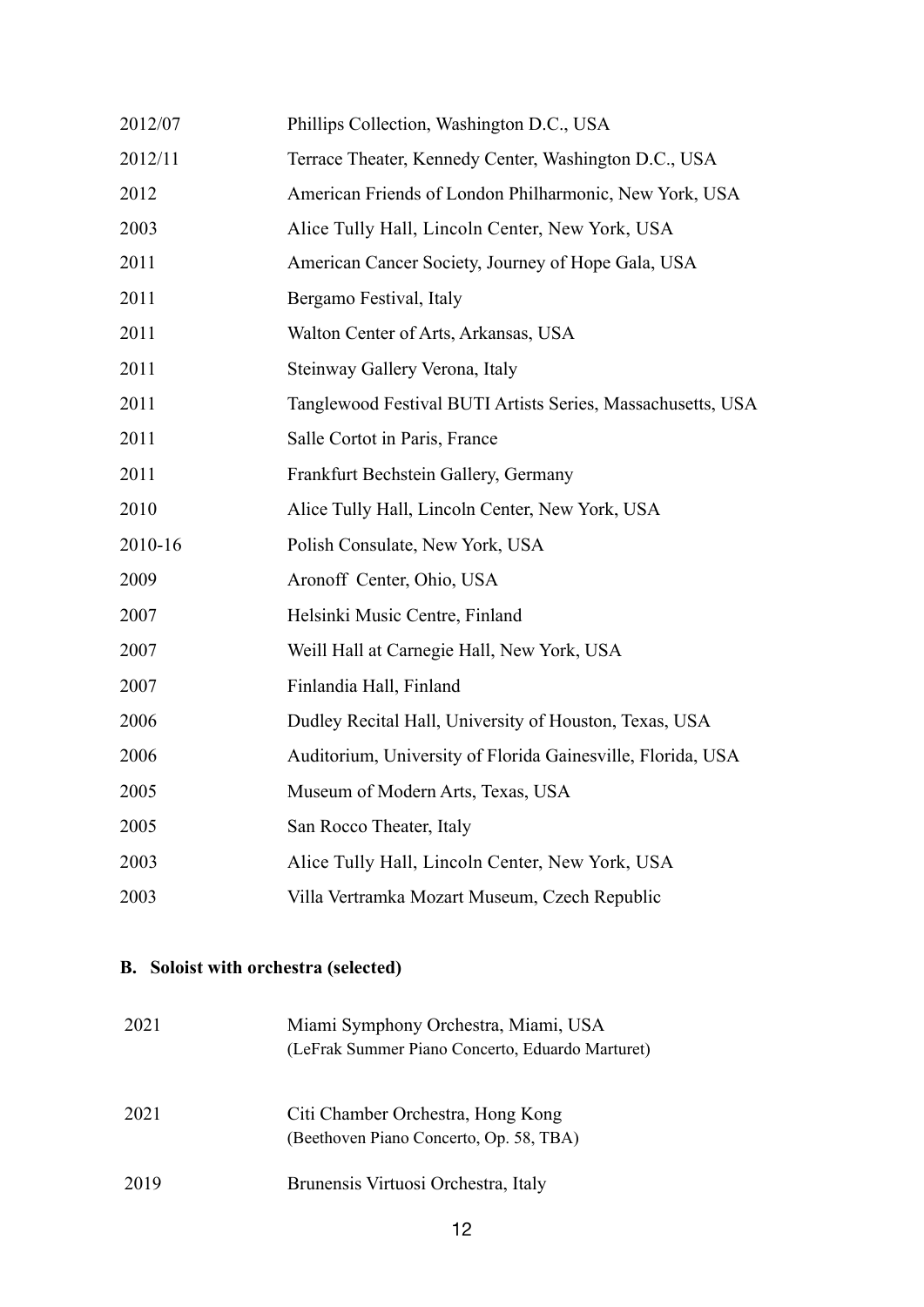|      | (Saint-Saens Piano Concerto, Op. 22, Gaddiel Dombrowner)                                                                        |
|------|---------------------------------------------------------------------------------------------------------------------------------|
| 2019 | Harbin Symphony Orchestra, China<br>(Saint-Saens Piano Concerto, Op. 22, Yong Yan Hu)                                           |
| 2018 | Gangnam Symphony Orchestra, S. Korea<br>(Grieg Piano Concerto, Op. 16, KiSun Sung)                                              |
| 2017 | Eskisehir Municipality Symphony Orchestra, Turkey<br>(Rachmaninoff Rhapsody on a Theme of Paganini, Op. 43, Isin Metin)         |
| 2017 | Presidential Symphony Orchestra, Ankara, Turkey<br>(Rachmaninoff Piano Concerto, Op. 18, KiSun Sung)                            |
| 2016 | Ridgewood Symphony Orchestra, New Jersey, USA<br>(Gershwin Rhapsody in blue, Diane Wittry)                                      |
| 2016 | New Amsterdam Symphony Orchestra, New York, USA<br>(Rachmaninoff Rhapsody on a Theme of Paganini, Op. 43, Matthew<br>Oberstein) |
| 2015 | Buffalo Philharmonic Orchestra, New York, USA<br>(Chopin Piano Concerto, Op. 11, JoAnn Falletta)                                |
| 2014 | New Jersey Festival Orchestra, New Jersey, USA<br>(Gottschalk Grande Tarantelle for Piano and Orchestra, Diane Wittry)          |
| 2013 | Santa Cruz Symphony Orchestra, California, USA<br>(Beethoven Piano Concerto, Op. 37, Diane Wittry)                              |
| 2013 | Palo Alto Chamber Orchestra, California, USA<br>(Mozart Piano Concerto, K. 488, Benjamin Simon)                                 |
| 2013 | Boca Raton Symphony Orchestra, Florida, USA<br>(Beethoven Piano Concerto, Op. 19, Philippe Entremont)                           |
| 2013 | Arkansas Philharmonic Orchestra, Arkansas, USA<br>(Gershwin Rhapsody in blue, Steven Byess)                                     |
| 2013 | North Mississippi Symphony Orchestra, Mississippi, USA<br>(Gershwin Piano Concerto in F, Steven Byess)                          |
| 2012 | New York Concert Artists Symphony, New York, USA<br>(Chopin Piano Concerto, Op. 21, Vince Lee)                                  |
| 2012 | Philharmonic of Southern New Jersey, New Jersey, USA                                                                            |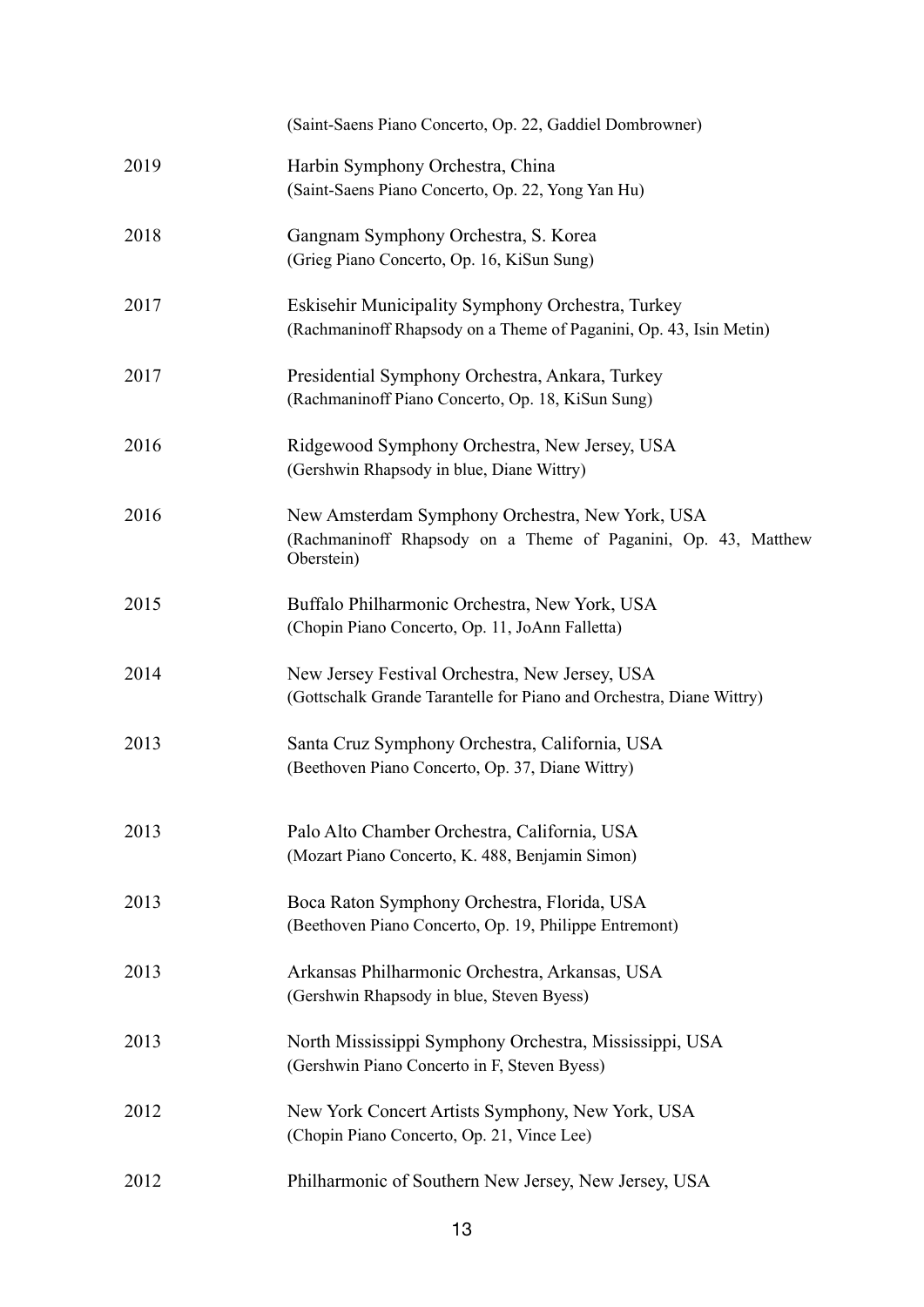|      | (Liszt Concerto S. 124 No. 1, Matthew Oberstein)                                                            |
|------|-------------------------------------------------------------------------------------------------------------|
| 2012 | Fort Smith Symphony, Arkansas, USA<br>(Gershwin Rhapsody in blue, John Jeter)                               |
| 2011 | Artosphere Festival Orchestra, Arkansas, USA<br>(Liszt Piano Concerto, S. 124, No. 1, David Hayes)          |
| 2011 | Ensemble 212, New York, USA<br>(Liszt Piano Concerto, S. 125, No. 2, Yoon Jae Lee)                          |
| 2011 | New York Doctor's Orchestra, USA<br>(Chopin Piano Concerto, Op. 11, kyung Hun Kim)                          |
| 2011 | Berliner Symphoniker, Germany<br>(Beethoven Piano Concerto, Op. 58, Lior Shambadal)                         |
| 2011 | Banff Symphony Orchestra, Canada<br>(Mozart Piano Concerto, K. 482, Lior Shambadal)                         |
| 2011 | Avanti Symphony Orchestra, Washington D.C., USA<br>(Beethoven Piano Concerto, Op. 58, Pablo Saelzer)        |
| 2010 | Meridian Symphony Orchestra, Mississippi, USA<br>(Rachmaninoff Piano Concerto, Op. 18, Clare Fox)           |
| 2009 | Cincinnati Symphony Orchestra, Cincinnati, USA<br>(Liszt Piano Concerto, S. 124, No. 1, Gisele Ben-Dor)     |
| 2008 | Fort Collins Symphony Orchestra, Colorado, USA<br>(Liszt Totentanz, S. 126, Wes Kenney)                     |
| 2008 | Buffalo Philharmonic Orchestra, USA<br>(Beethoven Piano Concerto, Op. 37, JoAnn Falletta)                   |
| 2008 | Jefferson Symphony Orchestra, Colorado, USA<br>(Mozart Piano Concerto K. 467, William Morse)                |
| 2007 | Helsinki Philharmonic Orchestra, Finland<br>(Liszt Piano Concerto, S. 124, No. 1. Leif Segerstam)           |
| 2007 | Shreveport Symphony Orchestra, Mississippi, USA<br>(Rachmaninoff Piano Concerto, Op. 30, Michael Butterman) |
| 2005 | Orchestra i Pomeriggi Musicali, Italy<br>(Chopin Piano Concerto, Op. 21, Maurizio Salerno)                  |
| 2005 | Pottstown Symphony Orchestra, Pennsylvania, USA                                                             |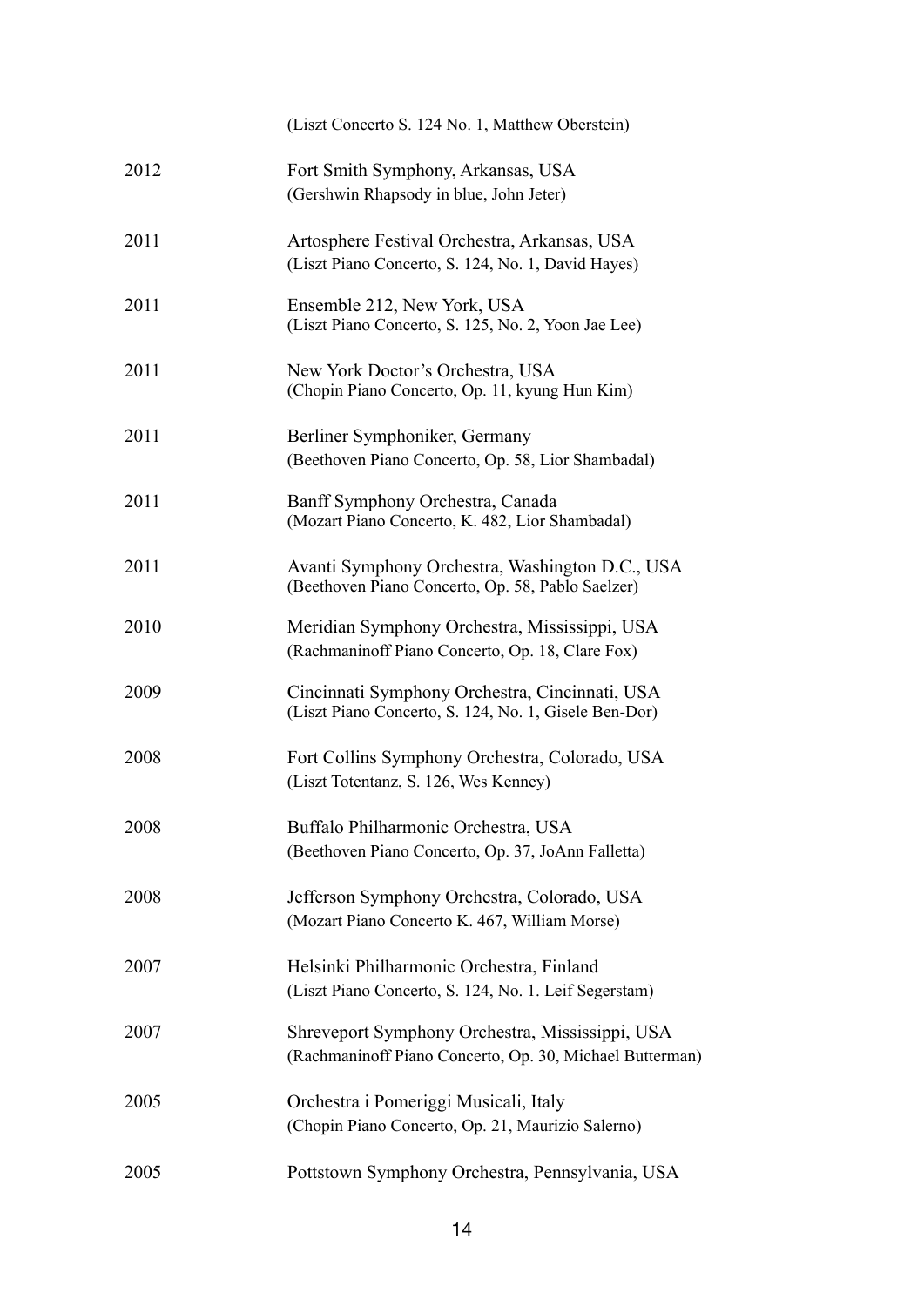|      | (Rachmaninoff Piano Concerto, Op. 18)                                                                     |
|------|-----------------------------------------------------------------------------------------------------------|
| 2003 | Juilliard Pre-College Symphony Orchestra, New York, USA<br>(Mozart Piano Concerto, K. 482, Danail Rachev) |
| 1999 | Yewon Symphony Orchestra, S. Korea<br>(Beethoven Triple Concerto, Op. 56, JongKi Lee)                     |
| 1999 | Seoul Philharmonic Orchestra, S. Korea<br>(Beethoven Piano Concerto, Op. 37, YunSung Chang)               |

# **III. Masterclasses**

| Lunigiana International Online Music Festival, Italy              |  |  |
|-------------------------------------------------------------------|--|--|
| Chopin Etudes Op. 10 & Op. 25 Workshop, Music Fest Perugia, Italy |  |  |
| Music Fest Perugia, Italy                                         |  |  |
| Hong Kong International Music Competition for Young Pianists, HK  |  |  |
| China Conservatory, China                                         |  |  |
| Lunigiana International Music Festival, Italy                     |  |  |
| Shanghai FaceArt International Music Festival, China              |  |  |
| Seoul Arts High School, S. Korea                                  |  |  |
| Incheon Arts High School, S. Korea                                |  |  |
| Shanghai FaceArt Institute of Music, China                        |  |  |
| Global Art Foundation, S. Korea                                   |  |  |
| Xinghai Conservatory of Music, China                              |  |  |
| Istanbul International Piano Festival, Turkey                     |  |  |
| Indiana University, USA                                           |  |  |
| Berklee College of Music, USA                                     |  |  |
| Longy School of Music, USA                                        |  |  |
| Boston University, USA                                            |  |  |
| Amica Piano Festival, Italy                                       |  |  |
| Steinway Hall of New York, USA                                    |  |  |
| Baruch College of City University of New York, USA                |  |  |
| California State University Sacramento, USA                       |  |  |
|                                                                   |  |  |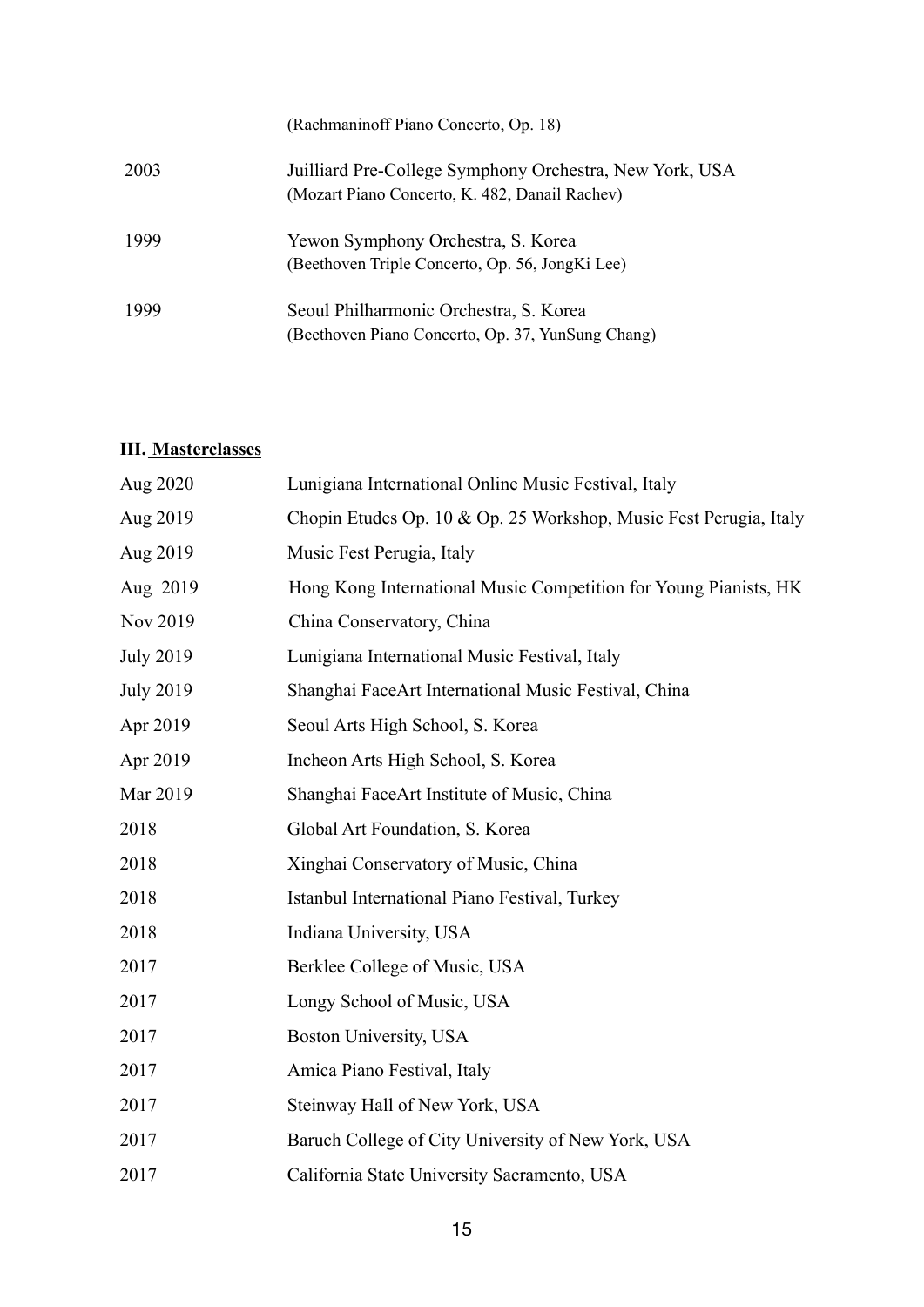| 2016                | New York University Piano Summer Intensive, USA                                                                                                                                                                                                                                                                                                                                                      |  |
|---------------------|------------------------------------------------------------------------------------------------------------------------------------------------------------------------------------------------------------------------------------------------------------------------------------------------------------------------------------------------------------------------------------------------------|--|
| 2016                | Harvard University, USA                                                                                                                                                                                                                                                                                                                                                                              |  |
| 2016                | Boston University, USA                                                                                                                                                                                                                                                                                                                                                                               |  |
| 2016                | Amalfi Coast Music Festival, Italy                                                                                                                                                                                                                                                                                                                                                                   |  |
| 2016                | Steinway Hall of Washington D.C., USA                                                                                                                                                                                                                                                                                                                                                                |  |
| 2016                | State University of New York, USA                                                                                                                                                                                                                                                                                                                                                                    |  |
| 2014-19             | New Jersey City University, USA                                                                                                                                                                                                                                                                                                                                                                      |  |
| 2014                | San Francisco Conservatory, USA                                                                                                                                                                                                                                                                                                                                                                      |  |
| 2014                | Shorter University, USA                                                                                                                                                                                                                                                                                                                                                                              |  |
| 2014                | Steinway Gallery, Manila, Philippines                                                                                                                                                                                                                                                                                                                                                                |  |
| 2013                | College of Williams & Mary, USA                                                                                                                                                                                                                                                                                                                                                                      |  |
| 2013                | University of North Dakota, USA                                                                                                                                                                                                                                                                                                                                                                      |  |
| 2012-16             | Fulbright College of University of Arkansas, USA                                                                                                                                                                                                                                                                                                                                                     |  |
| IV. <u>Lectures</u> |                                                                                                                                                                                                                                                                                                                                                                                                      |  |
| Aug 2, 2020         | Lunigiana International Online Music Festival, Italy                                                                                                                                                                                                                                                                                                                                                 |  |
|                     | <b>Effortless Piano Playing</b>                                                                                                                                                                                                                                                                                                                                                                      |  |
|                     | Sharing the knowledge on preventing and resolving injury and developing<br>healthy techniques. The joy of practicing is the liberation of physical stress,<br>and the joy of performing on the stage is effortless playing. Addressing the<br>technical issues and demonstrating to achieve both at the highest levels; how<br>to practice effectively, and perform free from stiffness and tension. |  |
| Nov 20, 2019        | Shanghai FaceArt Institute of Music, China                                                                                                                                                                                                                                                                                                                                                           |  |
|                     | <b>Effortless Piano Playing</b>                                                                                                                                                                                                                                                                                                                                                                      |  |
| Oct 16, 2020        | The Morgan Library & Museum, USA                                                                                                                                                                                                                                                                                                                                                                     |  |
|                     | <b>Musical Portraits</b>                                                                                                                                                                                                                                                                                                                                                                             |  |
|                     | Demonstrating how art forms illuminate one another and featuring the<br>images of works by painting artists to be projected over the stage as an art<br>historian offers commentaries and identifies characteristics that can be heard<br>translated into music.                                                                                                                                     |  |
| Oct 10, 2020        | Emory University, Georgia South Western State University, Parrish<br>Museum, USA                                                                                                                                                                                                                                                                                                                     |  |
|                     | National Anthems and Classical Sources                                                                                                                                                                                                                                                                                                                                                               |  |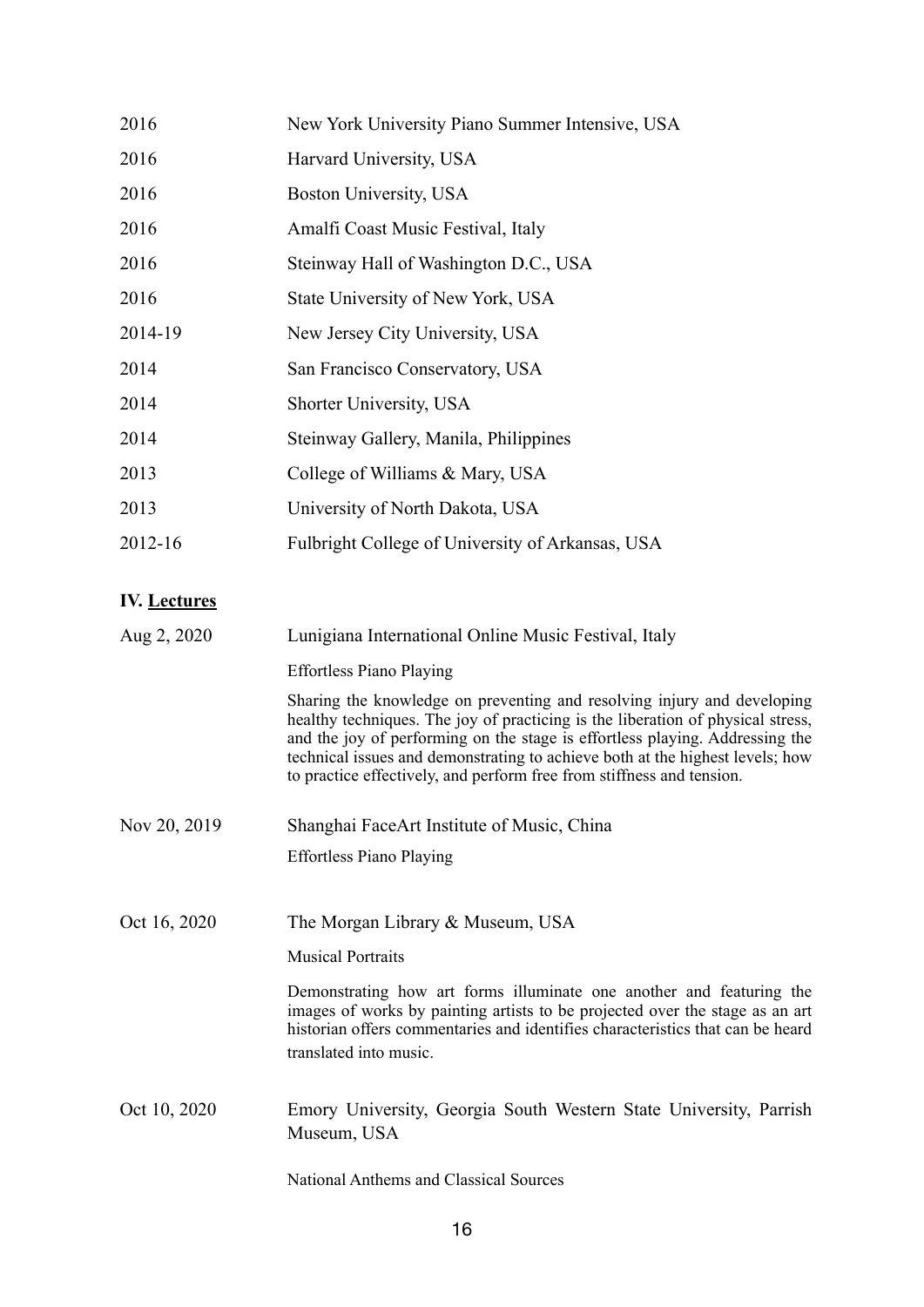|              | National anthems and classical music are usually thought of as separate and<br>distinct musical categories. However, several national anthems, especially<br>those of the European countries, are based on musical themes drawn from<br>the classical canon; and, conversely, several well-known classical pieces are<br>variations on national anthems or incorporate passages from those anthems.                                                                                                                                                                                 |
|--------------|-------------------------------------------------------------------------------------------------------------------------------------------------------------------------------------------------------------------------------------------------------------------------------------------------------------------------------------------------------------------------------------------------------------------------------------------------------------------------------------------------------------------------------------------------------------------------------------|
| July 5, 2019 | Shanghai FaceArt International Music Festival, China                                                                                                                                                                                                                                                                                                                                                                                                                                                                                                                                |
|              | Spanish Keyboard Literature                                                                                                                                                                                                                                                                                                                                                                                                                                                                                                                                                         |
|              | Presenting 18-20th Century Spanish Keyboard compositions inspired by<br>works of visual art, and the antecedent of an opera, and as a work that<br>transforms Spanish Folk melodies into an idiom. Discussing how Spanish<br>keyboard music has taken its rightful place in the classical canon and<br>provides the pianist with both the inspiration and latitude for unique<br>interpretation.                                                                                                                                                                                    |
| 2018         | Istanbul International Piano Festival, Turkey                                                                                                                                                                                                                                                                                                                                                                                                                                                                                                                                       |
|              | Career Development Conference                                                                                                                                                                                                                                                                                                                                                                                                                                                                                                                                                       |
|              | With Barrett Hipes (Associate Dean, The Juilliard School), Rachel<br>Christensen, (Director, Career and Entrepreneur Center, The Juilliard<br>School), Sean Hickey (Senior-Vice President in Sales and Business<br>Development, Naxos Records), Matthew Oberstein (Vice President, Opus 3<br>Artists)                                                                                                                                                                                                                                                                               |
|              | An informative conference creating an artist's portfolio, forming a chamber<br>music group, finding freelance work, learning about networking and<br>booking concerts, and marketing and publicity. Teaching students to explore<br>music career options, professional networking strategies, and promotional<br>tips. Helping students to draft preliminary artistic and career plans, and gain<br>insight into the music industry, amass literacy with the business concepts,<br>and sharpen their networking skills to find their pursuit of a successful<br>career in teaching. |
| 2018         | Indiana University, USA                                                                                                                                                                                                                                                                                                                                                                                                                                                                                                                                                             |
|              | Goyescas by Granados                                                                                                                                                                                                                                                                                                                                                                                                                                                                                                                                                                |
|              | Introducing the sociopolitical composition of the 20th Century in Spain,<br>Goyescas, reflects the interaction between social classes, culture<br>environments, domination, hierarchy, jealousies, and rivalries in music.<br>Explaining the incarnation of the dispute between the lowers and upper<br>classes struggle in composer Granados' time in Spain.                                                                                                                                                                                                                       |
| 2017         | Harvard University, USA                                                                                                                                                                                                                                                                                                                                                                                                                                                                                                                                                             |
|              | Arts into Music into Performance                                                                                                                                                                                                                                                                                                                                                                                                                                                                                                                                                    |
|              | With Richard Beaudoin (Professor of Composition, Harvard) and Theodore<br>Wiprud (Vice President in Education, New York Philharmonic)                                                                                                                                                                                                                                                                                                                                                                                                                                               |
|              | World Premiere performance and seminar of the trilogy of works inspired by<br>American painter John Singer Sargent by 21st Century composer Theodore<br>Wiprud.                                                                                                                                                                                                                                                                                                                                                                                                                     |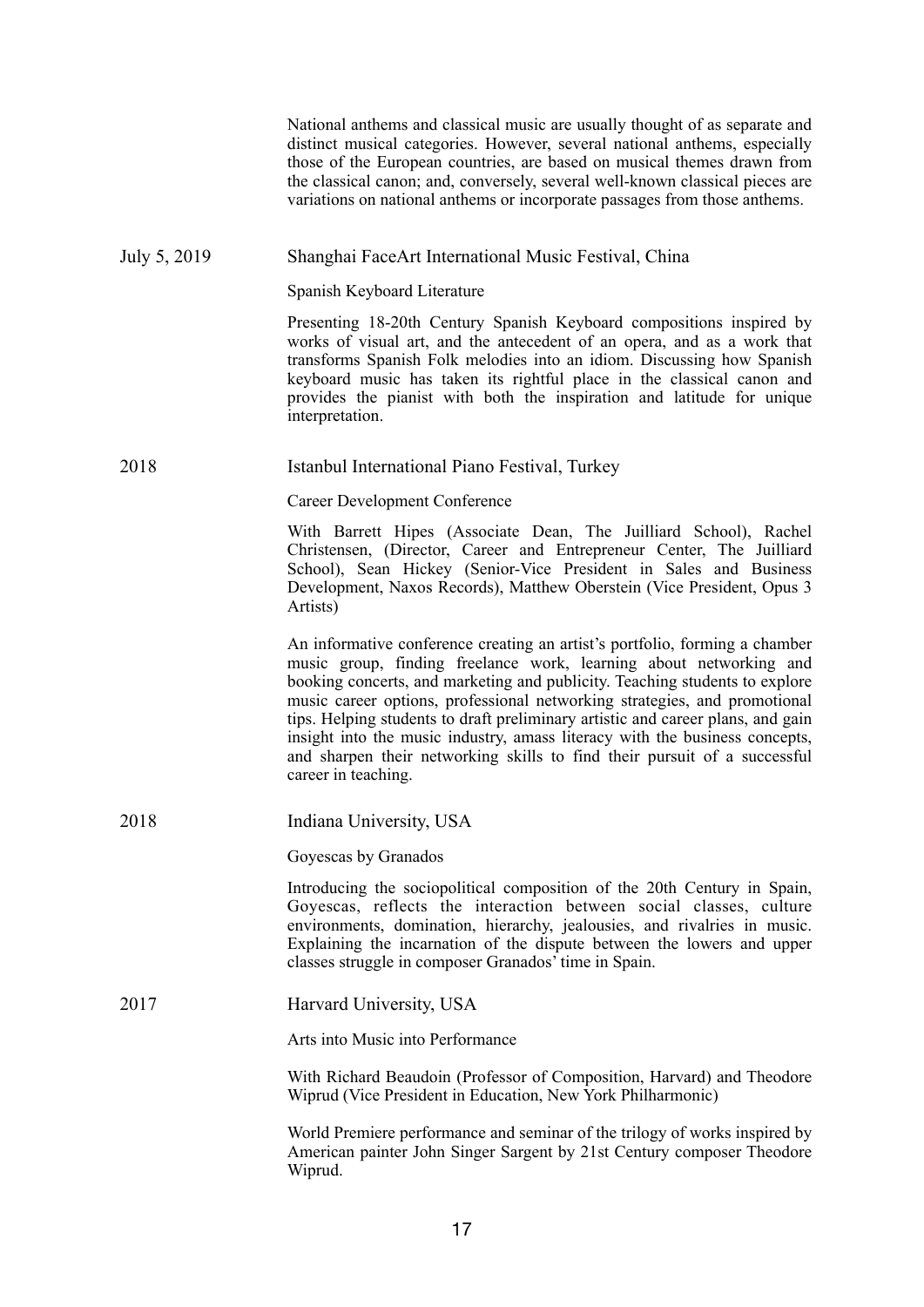| 2017 | Berklee College of Music, USA                                                                                                                                                                                           |  |  |
|------|-------------------------------------------------------------------------------------------------------------------------------------------------------------------------------------------------------------------------|--|--|
|      | Arts into Music into Performance<br>With Richard Carrick (Professor of Composition, Berklee College of Music)                                                                                                           |  |  |
| 2017 | Baruch College of The City University of New York, USA<br>Arts into Music into Performance<br>With Gail Levin (Professor of Art History, CUNY), Theodore Wiprud (Vice<br>President in Education, New York Philharmonic) |  |  |
|      |                                                                                                                                                                                                                         |  |  |
| 2017 | Longy School of Music, USA                                                                                                                                                                                              |  |  |
|      | Arts into Music into Performance<br>With Theodore Wiprud (Vice President in Education, New York<br>Philharmonic)                                                                                                        |  |  |
| 2017 | Boston University, USA                                                                                                                                                                                                  |  |  |
|      | Arts into Music into Performance<br>With Theodore Wiprud (Vice President in Education, New York<br>Philharmonic)                                                                                                        |  |  |
| 2016 | <b>Bilkent University, Turkey</b>                                                                                                                                                                                       |  |  |
|      | Arts into Music into Performance<br>With Theodore Wiprud (Vice President in Education, New York<br>Philharmonic)                                                                                                        |  |  |

# **V. Commissioned, Rearranged, and Premiered Works**

| Jan 2020         | Summer Piano Concerto. LeFrak. (Commissioned)                                                              |  |
|------------------|------------------------------------------------------------------------------------------------------------|--|
| Nov 2019         | Paraphrase on Deutchiland. Distler. Steinway Hall Beijing. (Commis-<br>sioned, World Premiere)             |  |
| Oct 2019         | Sicilienne, Pavane, and Après un rêve. Han. The Morgan Library and<br>Museum. (Rearranged, World Premiere) |  |
| <b>July 2019</b> | Gloriosa. LeFrak. Compact disc with liner notes. Centaur Records.<br>(Commissioned, World Premiere)        |  |
| <b>July 2019</b> | Vinea Gloriosa. Wiprud. Compact disc with liner notes. Centaur<br>Records. (Commissioned, World Premiere)  |  |
| Apr 4, 2019      | Ghost Variations. Tsontakis. Hong Kong Baptist University. (Hong<br>Kong Premiere)                         |  |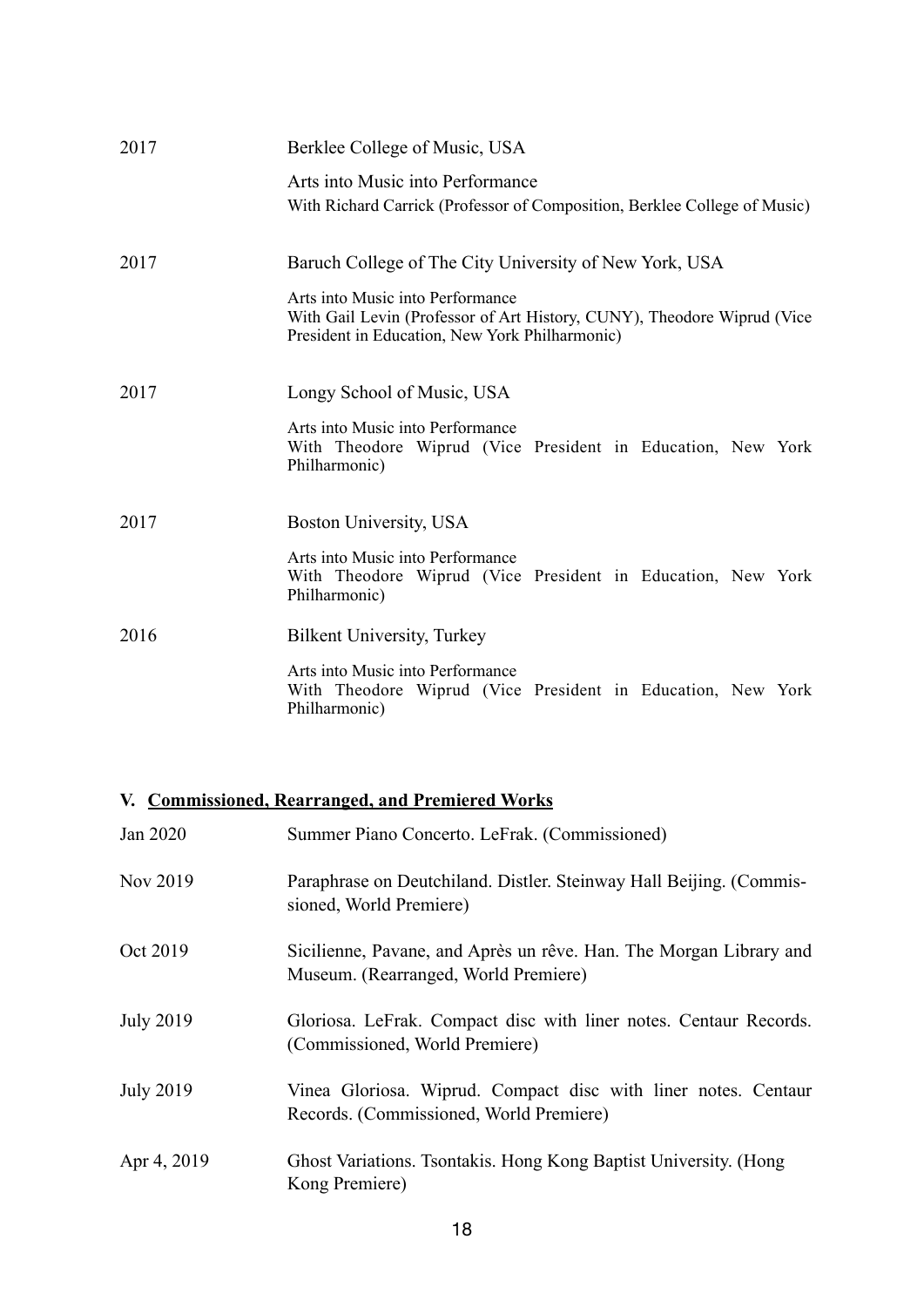| 2017 | Miss Ellen Terry as Lady Macbeth. Wiprud, Harvard University.<br>(Commissioned, World Premiere)                  |
|------|------------------------------------------------------------------------------------------------------------------|
| 2017 | Fumée d'Amber Gris. Wiprud. Baruch College of The City University<br>of New York. (Commissioned, World Premiere) |
| 2016 | New Yorker Trio. LeFrak. The Harvard Club of New York City.<br>(Commissioned, World Premiere)                    |
| 2016 | Ombre d'été. LeFrak. Steinway Hall of New York. (Commissioned,<br>World Premiere)                                |
| 2013 | El Jaleo. Wiprud. Compact disc with liner notes. Steinway $\&$ Sons.<br>(Commissioned, World Premiere)           |

# **VI.Adjudications**

| Aug 2020  | Lunigiana International Music Festival Online Competition, Italy                   |  |
|-----------|------------------------------------------------------------------------------------|--|
| Aug 2020  | Education and Youth Affairs Bureau of Macao audition for Young<br>Musicians, Macao |  |
| June 2020 | Steinway & Sons Piano Competition, Thailand                                        |  |
| June 2020 | Steinway & Sons Piano Competition, Singapore                                       |  |
| Sep 2019  | Steinway & Sons Piano Competition, HK                                              |  |
| Aug 2019  | Lunigiana International Music Festival Concerto Competition, Italy                 |  |
| Aug 2019  | Hong Kong International Piano Competition for Young Pianists, HK                   |  |
| Mar 2019  | Association of Mainland and Hong Kong Youth Music Competition,<br>Hong Kong        |  |
| 2018      | Yamaha Scholarship Competition, Xinghai Conservatory of Music,<br>China            |  |
| 2018      | Steinway & Sons Award, Istanbul Piano Festival, Turkey                             |  |
| 2017      | United States Open Music Competition, California                                   |  |
| 2016      | Nuova Coppa Pianisti International Competition, Italy                              |  |
| 2015-18   | Bilkent Symphony Orchestra Concerto Competition, Turkey                            |  |
| 2012      | New York Concert Artists Concerto Competition, New York                            |  |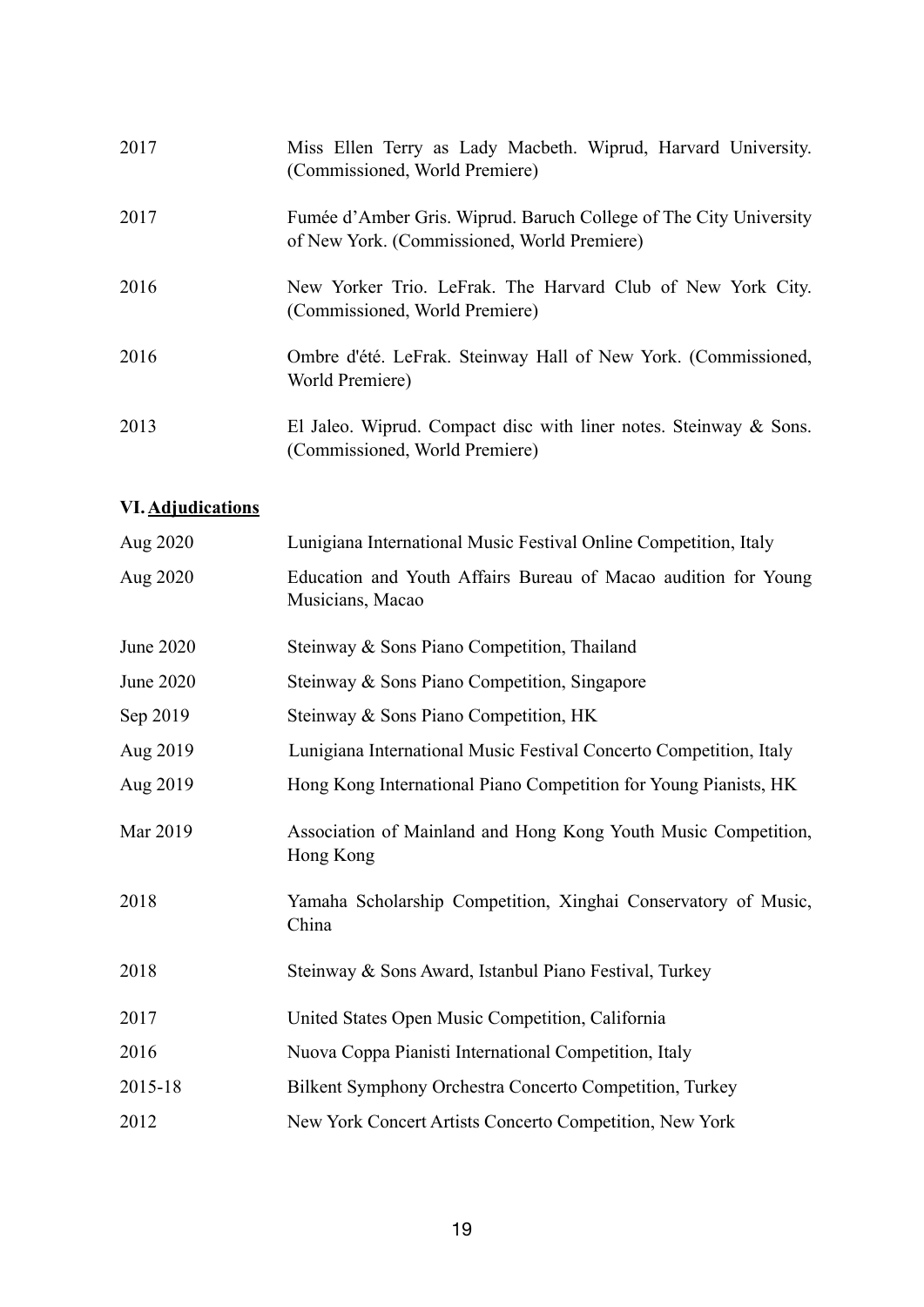# **HONOURS, GRANT, AWARDS, AND PRIZES**

| 2019            | Hong Kong Arts Council Emerging Artists Scheme                                                                  |  |  |
|-----------------|-----------------------------------------------------------------------------------------------------------------|--|--|
| <b>Teaching</b> |                                                                                                                 |  |  |
| 2021            | Best Teacher Award, Hong Kong International Youth Performing Arts<br>Festival, HK                               |  |  |
| 2020            | Outstanding Teacher Award, Hong Kong International Music & Arts<br>Festival, HK                                 |  |  |
| 2019            | Teaching Excellence Award, Hong Kong International Piano<br>Competition for Young Pianists, HK                  |  |  |
| 2019            | Teaching Excellence Award, Hong Kong Maestro Music Piano<br>Competition, HK                                     |  |  |
| Performance     |                                                                                                                 |  |  |
| 2011            | 1st Prize, Washington International Piano Competition, USA                                                      |  |  |
| 2011            | 1st Prize Fulbright Concerto Competition, USA                                                                   |  |  |
| 2011            | Laureate, Recontre International Piano Competition, France                                                      |  |  |
| 2011            | Finalist, Artur Benedetti Michelangeli Prize, Italy                                                             |  |  |
| 2011            | 4th Prize, Valencia / Paterna International Piano Competition, Spain                                            |  |  |
| 2010            | Keyboard Trust Award, Brazil Santa Catarina International<br>Competition, Brazil                                |  |  |
| 2009            | 1st Prize, Gawon International Music Society Competition, S. Korea                                              |  |  |
| 2009            | Semi-finalist, Van Cliburn International Piano Competition, USA                                                 |  |  |
| 2008            | 1st Prize Cincinnati World Piano Competition, USA                                                               |  |  |
| 2008            | 1st Prize Juilliard Gina Bachauer Piano Competition, USA                                                        |  |  |
| 2007            | 5th Prize Helsinki Maj Lind International Piano Competition, Finland                                            |  |  |
| 2007            | 1st Prize, Buono & Bradshaw International Piano Competition, Italy                                              |  |  |
| 2007            | 2nd Prize, Juilliard Munz Chopin Competition, USA                                                               |  |  |
| 2006            | 1st Prize Nena Wideman Piano Competition, USA                                                                   |  |  |
| 2005            | 2nd Prize, Youngest Contestant Prize, Audience Prize, Concorso<br>Pianistico Internaziole Ettore Pozzoli, Italy |  |  |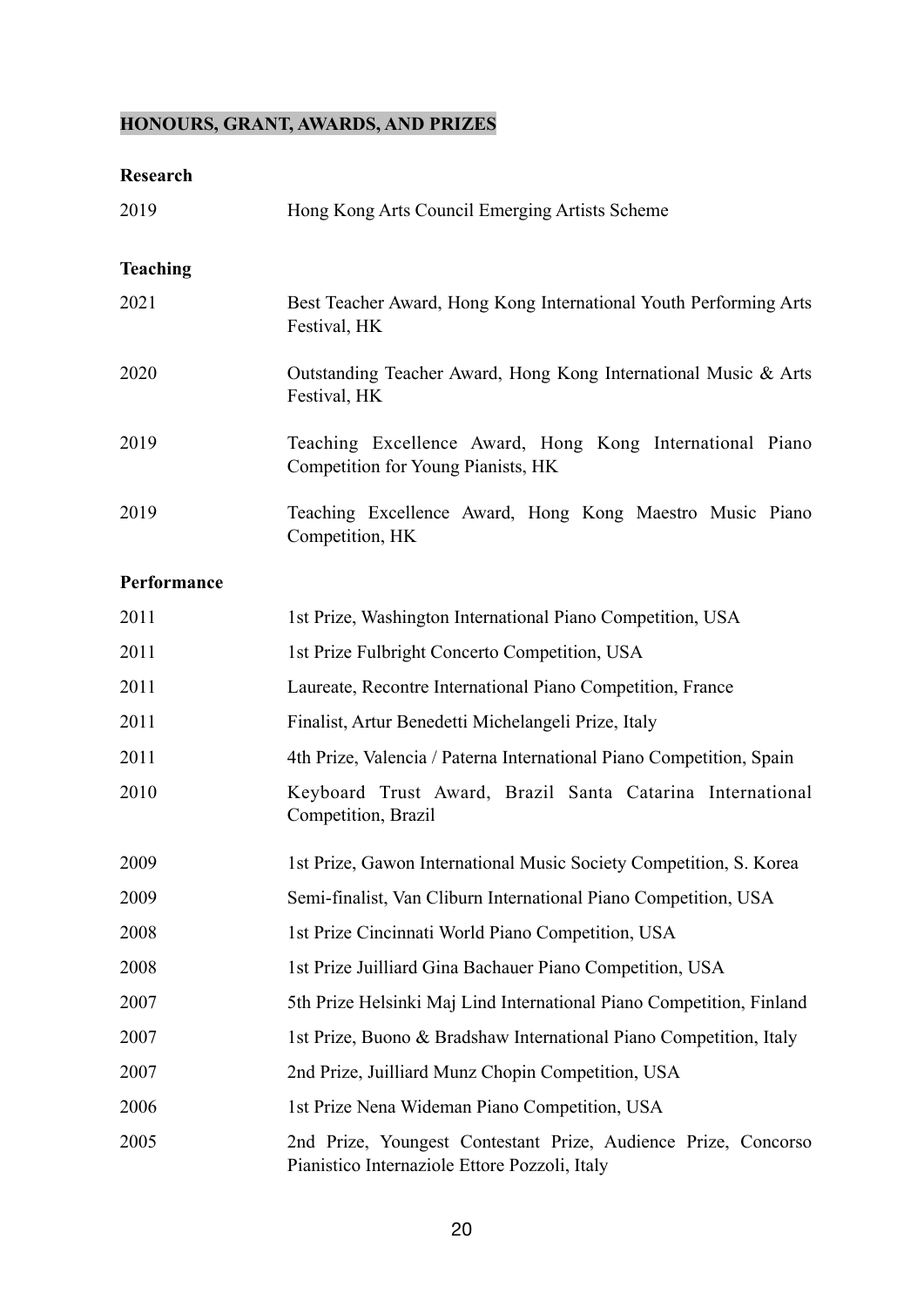| 2005          | 1st Prize, Kosciuszko Chopin Competition, USA                                    |  |
|---------------|----------------------------------------------------------------------------------|--|
| 2003          | 1st Prize, Music Teacher National Association Competition, USA                   |  |
| 2003          | Finalist, Eastman Young Artists Competition, USA                                 |  |
| 2002          | 1st Prize, Juilliard Frederich Nordmann Piano Competition, USA                   |  |
| 2001          | 1st Prize, Juilliard Mozart Concerto Competition, USA                            |  |
| 2000          | Most Promising Young Artist Award from the Korean Cultural<br>Ministry, S. Korea |  |
| 2000          | Grand Prize, Korea National Music Competition, S. Korea                          |  |
| 2000          | Finalist, Missouri Southern International Piano Competition, USA                 |  |
| <b>Awards</b> |                                                                                  |  |
| 2014          | Brava! Award, Italian Academy Foundation, USA                                    |  |

| 2011 | Keyboard Trust Award, United Kingdom |  |
|------|--------------------------------------|--|
|      |                                      |  |

# **TEACHING EFFECTIVENESS - ACHIEVEMENTS BY STUDENTS**

| 2021 | 1st Prize, Hong Kong International Music & Arts Festival, HK                                     |
|------|--------------------------------------------------------------------------------------------------|
| 2021 | 3rd Prize, Hong Kong International Youth Performing Arts Festival,<br><b>HK</b>                  |
| 2021 | 2nd Prize, Asia Youth Music Competition, HK                                                      |
| 2020 | Honourable Mention for Outstanding Music Performance, Hong Kong<br><b>Baptist University, HK</b> |
| 2020 | Honour Roll, Honours Students Project Award, Hong Kong Baptist<br>University, HK                 |
| 2020 | Acceptance (BM), Manhattan School of Music, USA                                                  |
| 2020 | 3rd Prize, Hong Kong International Music & Arts Festival, HK                                     |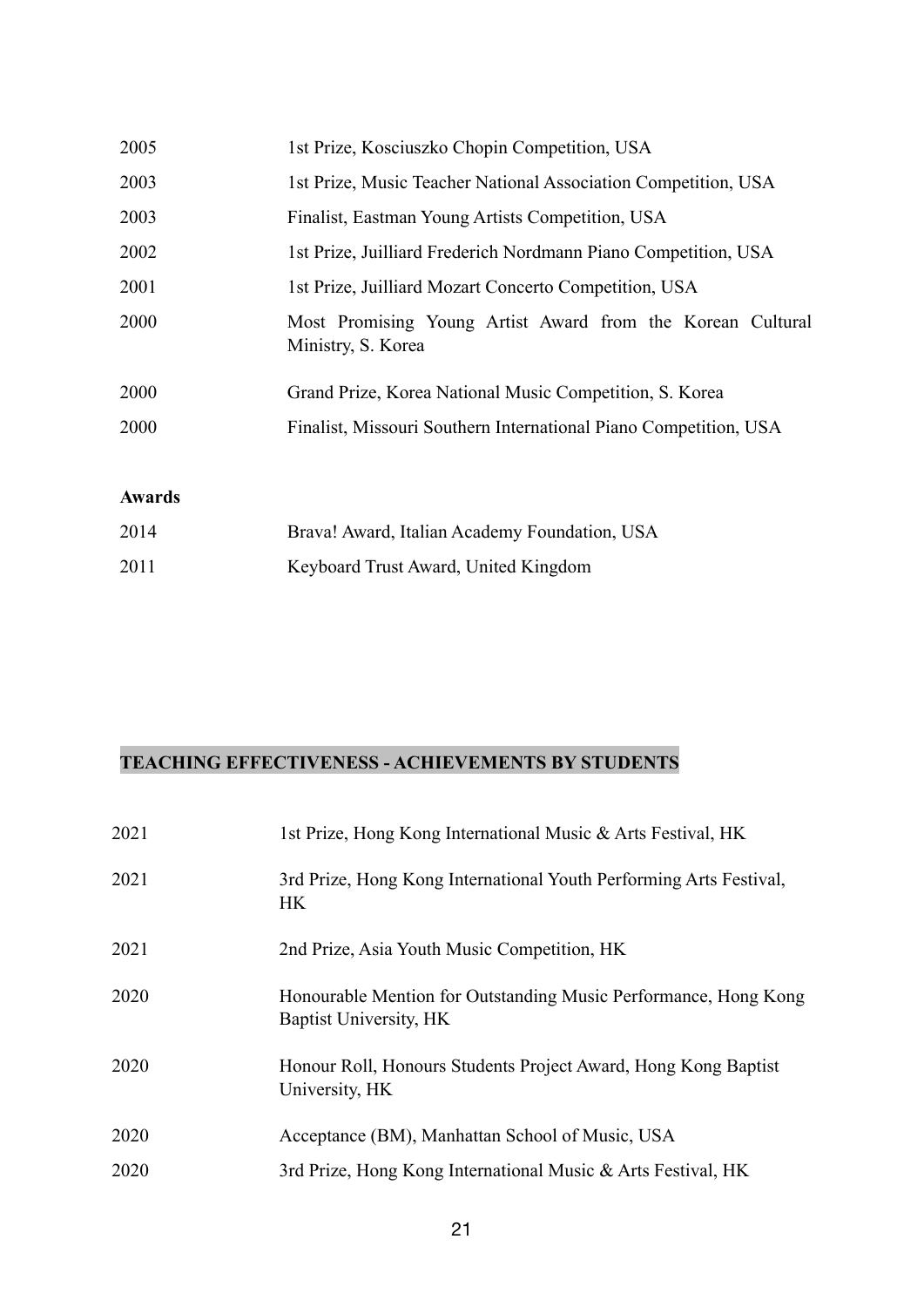| 2020 | Honours Project Recital, Hong Kong Baptist University, HK<br>(Rachmaninoff Piano Concerto Op. 30, Mendelssohn Piano Concerto, Op. 25,<br>Moszkowski Piano Concerto, Op. 59)                                                                                                                                    |
|------|----------------------------------------------------------------------------------------------------------------------------------------------------------------------------------------------------------------------------------------------------------------------------------------------------------------|
| 2019 | Solo recital, Steinway Prize winners at Istanbul Piano Festival,<br>Steinway Hall in New York, and Harvard Club of NYC, USA                                                                                                                                                                                    |
| 2019 | Participation in the masterclasses at HK Baptist University of :<br>Kiu Tung Poon (Chinese University of Hong Kong)<br>Raymond Young (Hong Kong Baptist University)<br>Stephen Wong (Hong Kong Baptist University)<br>Cherry Tsang (Hong Kong Baptist University)<br>Warren Lee (Hong Kong Baptist University) |
| 2019 | 1st, 2nd Prize, Hong Kong International Music Competition for Young<br>Pianists, HK                                                                                                                                                                                                                            |
| 2019 | 1st Prize, Hong Kong Maestro Music Piano Competition, HK                                                                                                                                                                                                                                                       |
| 2019 | 2nd Prize, Hong Kong International Youth Performance Arts Festival,<br><b>HK</b>                                                                                                                                                                                                                               |
| 2019 | 1st Prize, Macau Youth Piano Competition, Macau                                                                                                                                                                                                                                                                |
| 2019 | Concerto performance (5) with Brunenses Virtuosi Orchestra, Italy<br>(Beethoven Piano Concerto Op. 37, Op. 73, Chopin Piano Concerto Op. 11,<br>Op. 21, Mendelssohn Piano Concerto Op. 25, Rachmaninoff Piano Concerto<br>Op. 18)                                                                              |
| 2019 | 1st Prize, San Giacomo Prize, Lunigiana International Music<br>Competition, Italy                                                                                                                                                                                                                              |
| 2019 | 1st Prize, Agimus Grosseto Recital Prize, Lunigiana International<br>Music Festival, Italy                                                                                                                                                                                                                     |
| 2019 | Winner, Piano Scholarship Audition, Lunigiana Music Festival, Italy                                                                                                                                                                                                                                            |
| 2019 | Winner, Piano Scholarship Audition, Music Fest Perugia, Italy                                                                                                                                                                                                                                                  |
| 2019 | Solo recital, Young Artists Concert, Music Fest Perugia, Italy                                                                                                                                                                                                                                                 |
| 2019 | Performance, Chopin Etudes Workshop, Music Fest Perugia, Italy                                                                                                                                                                                                                                                 |
| 2019 | Solo recital, Rising Stars Concert, Lunigiana International Music<br>Festival, Italy                                                                                                                                                                                                                           |
| 2019 | Participation in the masterclasses at Music Fest Perugia, Italy, of :<br>Jerome Lowenthal (The Juilliard School, USA)<br>Ursula Oppens (City University of New York, USA)<br>Arthur Greene (University of Michigan, USA)                                                                                       |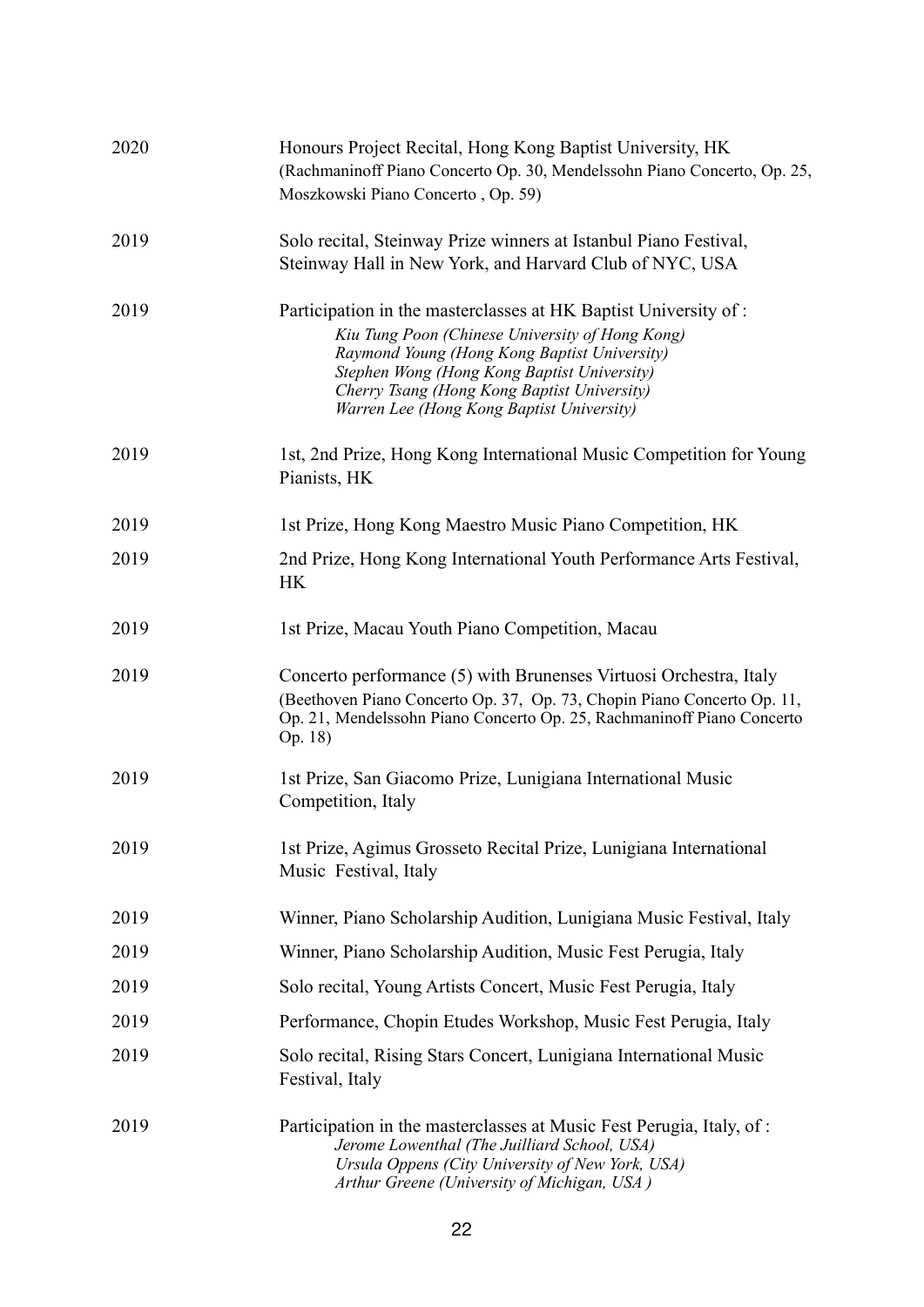|      | Aleksander Polyakov (Boston Conservatory of Music, USA)<br>Masahiro Kawakami (Tokyo College of Music, Japan)<br>Ron Trachtman (Israel Conservatory of Music, Israel)<br>Alexey Sokolov (Tianjin Conservatory, China)                                      |
|------|-----------------------------------------------------------------------------------------------------------------------------------------------------------------------------------------------------------------------------------------------------------|
| 2019 | Participation in the master class at Face Art Institute of Music Summer<br>Festival, China, of:                                                                                                                                                           |
|      | Jenny Chai (University of California Berklee, USA)                                                                                                                                                                                                        |
| 2019 | Participation in the masterclass at the Lunigiana International Music<br>Festival, Italy of:                                                                                                                                                              |
|      | Gabrielle Baldocci (Trinity College of London, UK)                                                                                                                                                                                                        |
| 2019 | Participation in the master classes at Hong Kong Baptist University of :<br>Jura Margulis (Vienna University for Music and Performing Arts,<br>Austria)                                                                                                   |
|      | Boaz Sharon (Boston University, USA)<br>Corey Hamm (University of Vancouver)<br>Michael Shinn (Boston Conservatory of Music, USA)                                                                                                                         |
| 2019 | Solo recital, Mozart Haus, Turkey                                                                                                                                                                                                                         |
| 2018 | Performance with Bilkent Youth Symphony Orchestra, Turkey<br>(Beethoven Piano Concerto Op. 19, Mozart Piano Concerto K. 488)                                                                                                                              |
| 2018 | 1st Prize, Steinway & Sons Award at Bilkent Piano Festival,<br>Turkey                                                                                                                                                                                     |
| 2018 | Acceptance (BM), Manhattan School of Music, USA                                                                                                                                                                                                           |
| 2018 | 1st Prize, Bilkent Symphony Orchestra Concerto Competition, Turkey,<br>Performance with the Bilkent Symphony Orchestra (Mendelssohn piano<br>Concerto, Op. 25)                                                                                            |
| 2018 | 1st Prize, Eskisehir Municipality Symphony Orchestra Concerto<br>Competition, Turkey. Performance with the Eskisehir Symphony<br>Orchestra (Ravel Piano Concerto in G Major)                                                                              |
| 2018 | 1st Prize, Young Artist Award, Hudson Fine Arts Foundation, USA                                                                                                                                                                                           |
| 2018 | 1st Prize, Young Artist Award, Fine Arts Performance and<br>Scholarship Foundation, USA                                                                                                                                                                   |
| 2018 | Participation in the master classes at the Bilkent University of :<br>Erik Tawaststjerna (Sibelius Academy, Finland)<br>Jura Margulis (Vienna University for Music and Performing Arts,<br>Austria)<br>Jahye Kim (Union City Philharmonic Orchestra, USA) |
| 2018 | Solo recital, Mozart Haus Monthly Student Recitals, Turkey                                                                                                                                                                                                |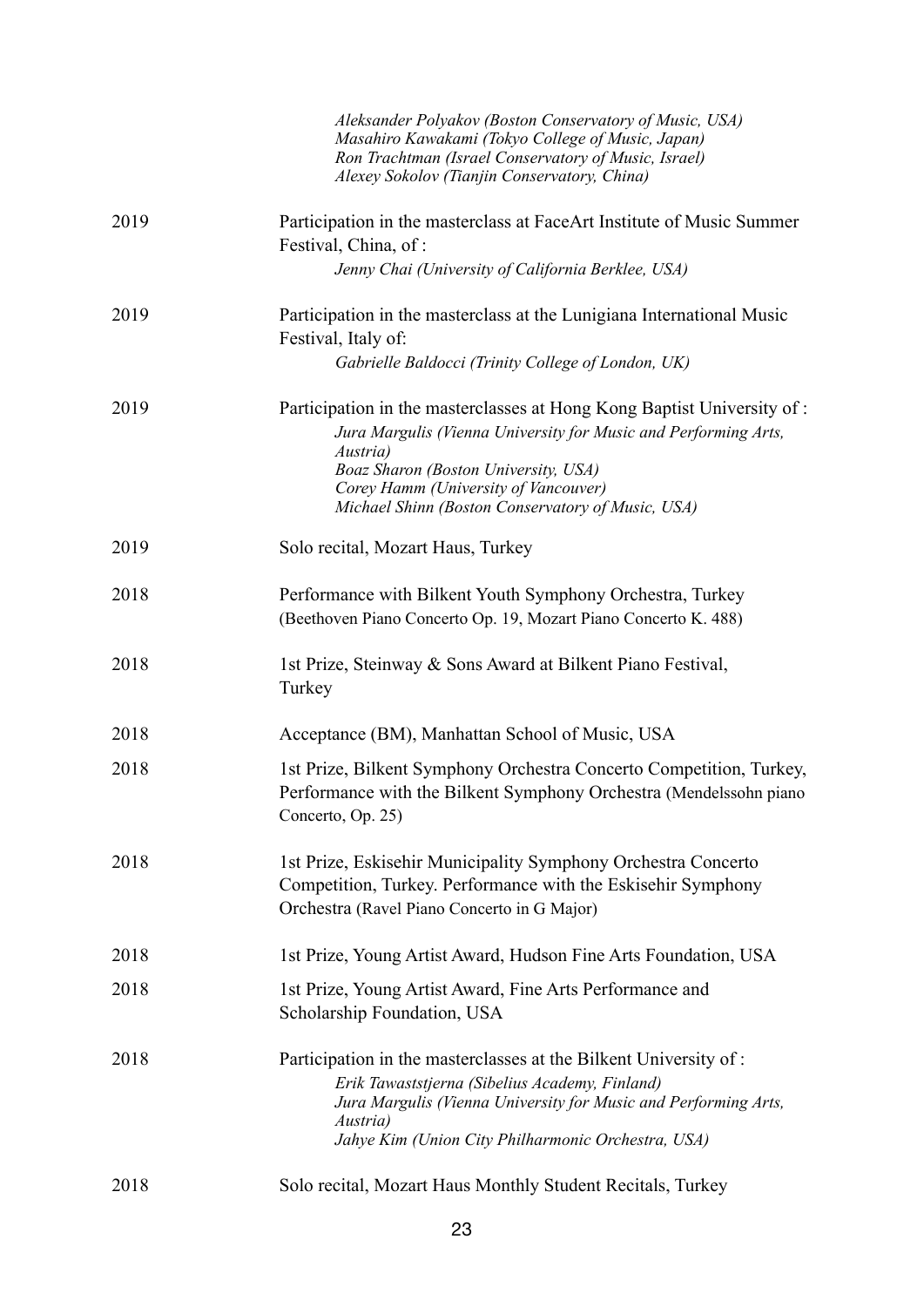| 2018     | Chamber music concert, Korean Cultural Center, Turkey                                                                                                                                                                    |
|----------|--------------------------------------------------------------------------------------------------------------------------------------------------------------------------------------------------------------------------|
| 2018     | Chamber music concert, Turkish Japanese Cultural Center, Turkey                                                                                                                                                          |
| 2018     | Chamber music concert, Turkish American Associations Young Artists<br>Concert, Turkey                                                                                                                                    |
| 2017     | Acceptance, Interlochen Academy, USA                                                                                                                                                                                     |
| 2017     | Solo recital, AmiCa Piano Festival Young Artists Concert, Italy                                                                                                                                                          |
|          | 1st Prize, Young Artist Audition                                                                                                                                                                                         |
|          | Participation in the masterclasses of :<br>Sofia Gulrak (Royal College of Music, United Kingdom)<br>Tian Ying (University of Miami, USA)<br>Enrico Elisi (University of Toronto, Canada)                                 |
| 2017     | Acceptance (BM), Longy School of Music, USA                                                                                                                                                                              |
| 2017     | Acceptance (BM), Manhattan School of Music, USA                                                                                                                                                                          |
| 2017     | Acceptance, Interlochen Academy, USA                                                                                                                                                                                     |
| 2017     | Acceptance, Chetham's School of Music, United Kingdom                                                                                                                                                                    |
| 2017     | Acceptance (BM), Bilkent University, Turkey                                                                                                                                                                              |
| 2017     | Chamber music concert, Mozart Haus, Turkey                                                                                                                                                                               |
| 2017     | Chamber music concert, Korean Cultural Center Showcase Concert,<br>Turkey                                                                                                                                                |
| 2017     | Chamber music concert, Austrian Embassy, Turkey                                                                                                                                                                          |
| 2017     | Chamber music concert, Yildiz Palace Museum Presidential Reception,<br>Turkey                                                                                                                                            |
| 2017, 16 | 1st Prize, Eskisehir Municipality Symphony Orchestra Concerto<br>Competition, Turkey. Performance with the Eskisehir Symphony<br>Orchestra (Beethoven Piano Concerto, Op. 58)                                            |
| 2017     | Participation in the master classes at Bilkent University of :<br>Stanislav Ioudenitch (Oberlin College and Conservatory, USA)<br>Enrico Eilsi (University of Toronto, Canada)<br>Therese Diette (Ecole Normale, France) |
| 2017     | 2nd, 3rd Prize at Bursa Nilufer International Piano Competition,<br>Turkey                                                                                                                                               |
| 2017     | 3rd Prize, Izmir Mozart Academy Piano Competition, Turkey                                                                                                                                                                |
| 2017     | Solo recital, Piri Reis University, Turkey                                                                                                                                                                               |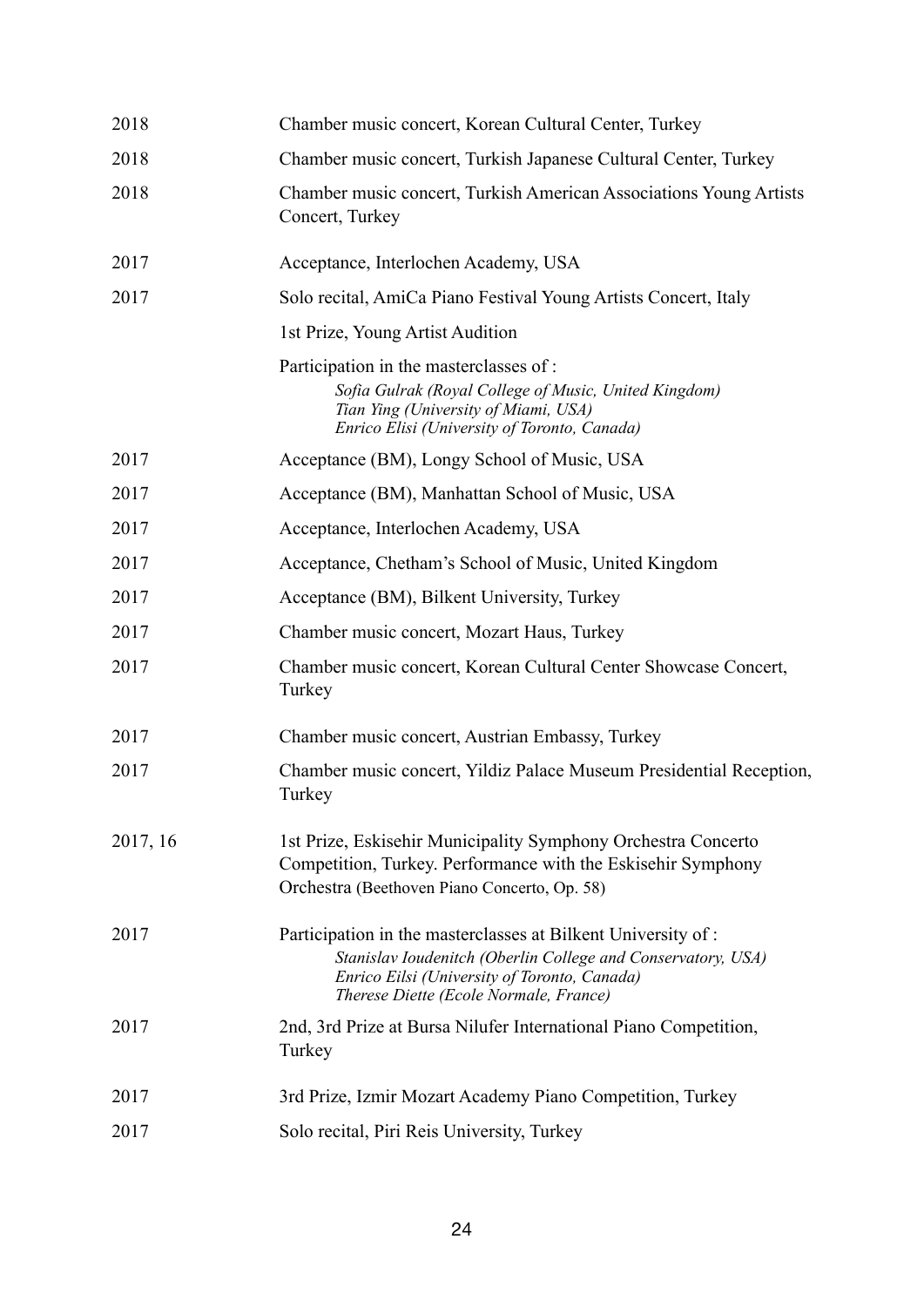| 2016 | 1st Prize, Baden-Württemberg International Piano Competition,<br>Germany                                                                                                                                                                 |
|------|------------------------------------------------------------------------------------------------------------------------------------------------------------------------------------------------------------------------------------------|
| 2016 | 1st Prize, Stockholm International Music Competition, Sweden                                                                                                                                                                             |
| 2016 | 3rd Prize, Nouva Coppa International Piano Competition, Italy                                                                                                                                                                            |
| 2016 | Solo recital, Amalfi Coast Music Festival Young Artists Concert, Italy                                                                                                                                                                   |
|      | Participation in the masterclasses of :<br>Hee-Yun Choi (Seoul National University, S. Korea)<br>Michael Coonrod (Interlochen Academy, USA)<br>Enrico Elisi (University of Toronto, Canada)<br>Paul Barnes (University of Nebraska, USA) |
| 2016 | 1st Prize, Is Sanat Young Artists Competition, Turkey                                                                                                                                                                                    |
| 2016 | Acceptance, Purcell School, United Kingdom                                                                                                                                                                                               |
| 2016 | Acceptance, Barenboim-Seid Academy, Germany                                                                                                                                                                                              |
| 2016 | 1st Prize, Long Island International Piano Competition, USA                                                                                                                                                                              |
| 2016 | 1st Prize, Pera Istanbul International Piano Competition, Turkey                                                                                                                                                                         |
| 2016 | Solo retical, Edna Golansky International Piano Festival,<br><b>USA</b>                                                                                                                                                                  |
| 2016 | Semi-finalist, Adnan Saygun Piano Competition, Turkey                                                                                                                                                                                    |
| 2016 | Solo recital, Gümüşlük Piano Festival, Turkey                                                                                                                                                                                            |
| 2015 | Solo recital, Antalya Music Festival, Turkey                                                                                                                                                                                             |
| 2015 | Finalist, Bilkent Symphony Orchestra Concerto Competition, Turkey                                                                                                                                                                        |
| 2012 | Graduate (BM) with the honour, University of Washington, USA                                                                                                                                                                             |
| 2009 | Acceptance, Juilliard Pre-college, USA                                                                                                                                                                                                   |

# **Student Concert Curation** (2018-20)

| Sep 2018 - Present | Piano Workshop Coordination:<br>Designing 'Piano Performance & Repertoire' workshop four to six<br>hours per semester to increase opportunities for piano students to study<br>with guest professors |
|--------------------|------------------------------------------------------------------------------------------------------------------------------------------------------------------------------------------------------|
| Nov 2019           | Planning 15 piano students at HKBU performing L.v. Beethoven's five<br>piano concertos to celebrate the 250th year of his birth                                                                      |
| Mar 2020           | Planning a chamber music concert featuring HKBU students at the<br>Korean Cultural Center, HK                                                                                                        |